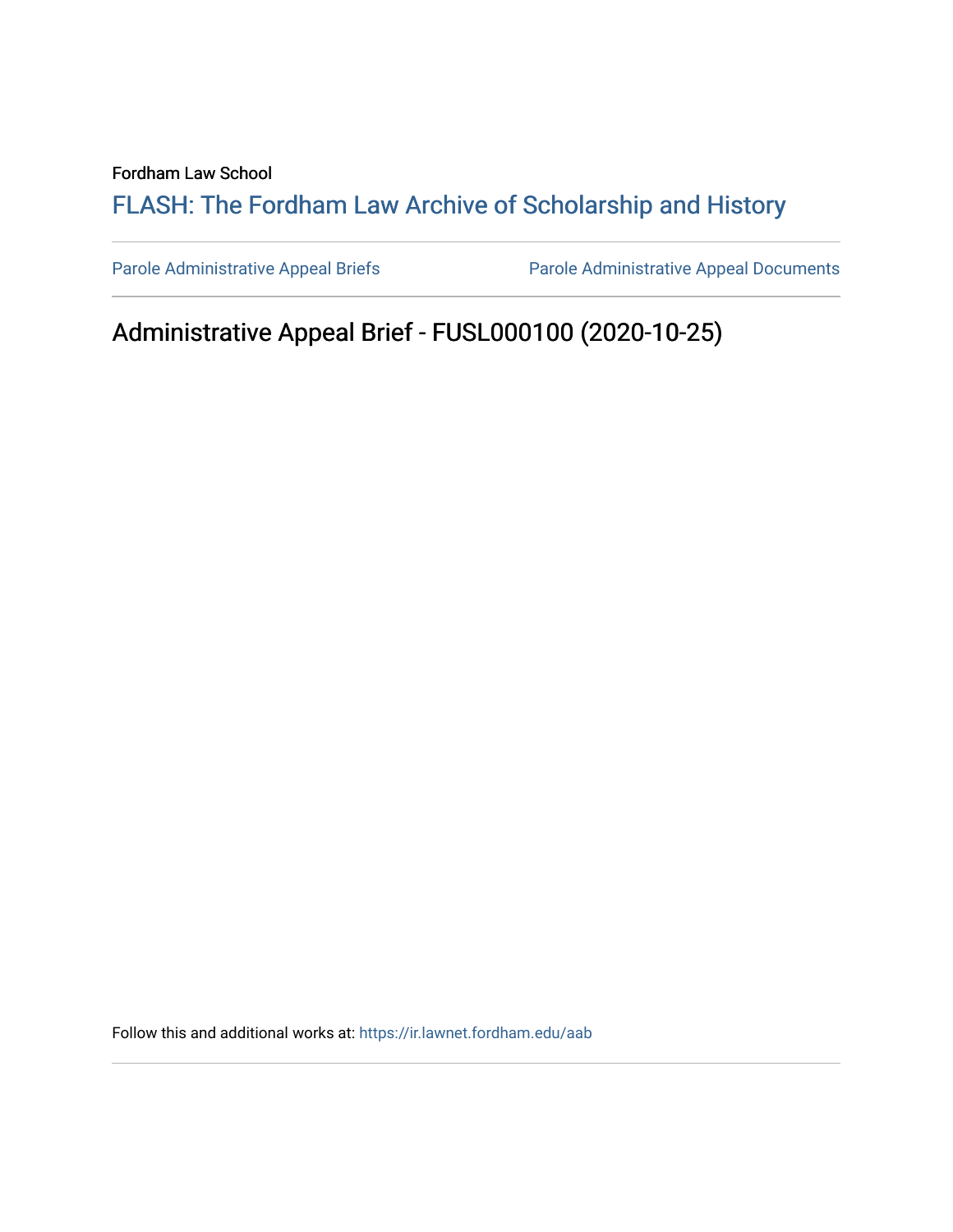#### **PRELIMINARY STATEMENT**

respectfully submits this brief in support of her appeal of the Board of Parole decision dated September 5, 2019, that denied her parole release for the fourth time. before New York State Board of Parole Commissioners on September 3, 2019 via videoconference at Taconic Correctional Facility. The brief interview focused almost exclusively on a tragic crime that committed more than 24 years ago. On January 14, 1995, she caused the death of two-year old She has spent more than two decades focusing on her actions and on her failure to act to save his life. Living every day with the knowledge of the irreparable pain she caused his family, and her own family, has repeatedly and explicitly accepted responsibility and expressed both sincere and deep remorse.

The Board interview did not evidence meaningful consideration of required statutory factors. The Commissioners failed entirely to identify which COMPAS scales they deviated from and to provide reasons for their departure from absolute lowest risk of recidivism. They made only passing reference to isolated examples of her stellar record of rehabilitation, growth and achievement. Indeed, they only briefly mentioned statutory factors they must consider, including her impressive academic record, her spotless disciplinary record, and her outstanding institutional record of participation in, and leadership of, numerous programming and volunteer activities. Commissioner asked questions solely about the crime and the circumstances of  $\qquad$  life 24 years ago (Tr. 18-24),<sup>1</sup> much of which Commissioner had already explored.

<sup>&</sup>lt;sup>1</sup> The transcript of the interview and decision is attached hereto as Exhibit 1 and referred to throughout as "Tr."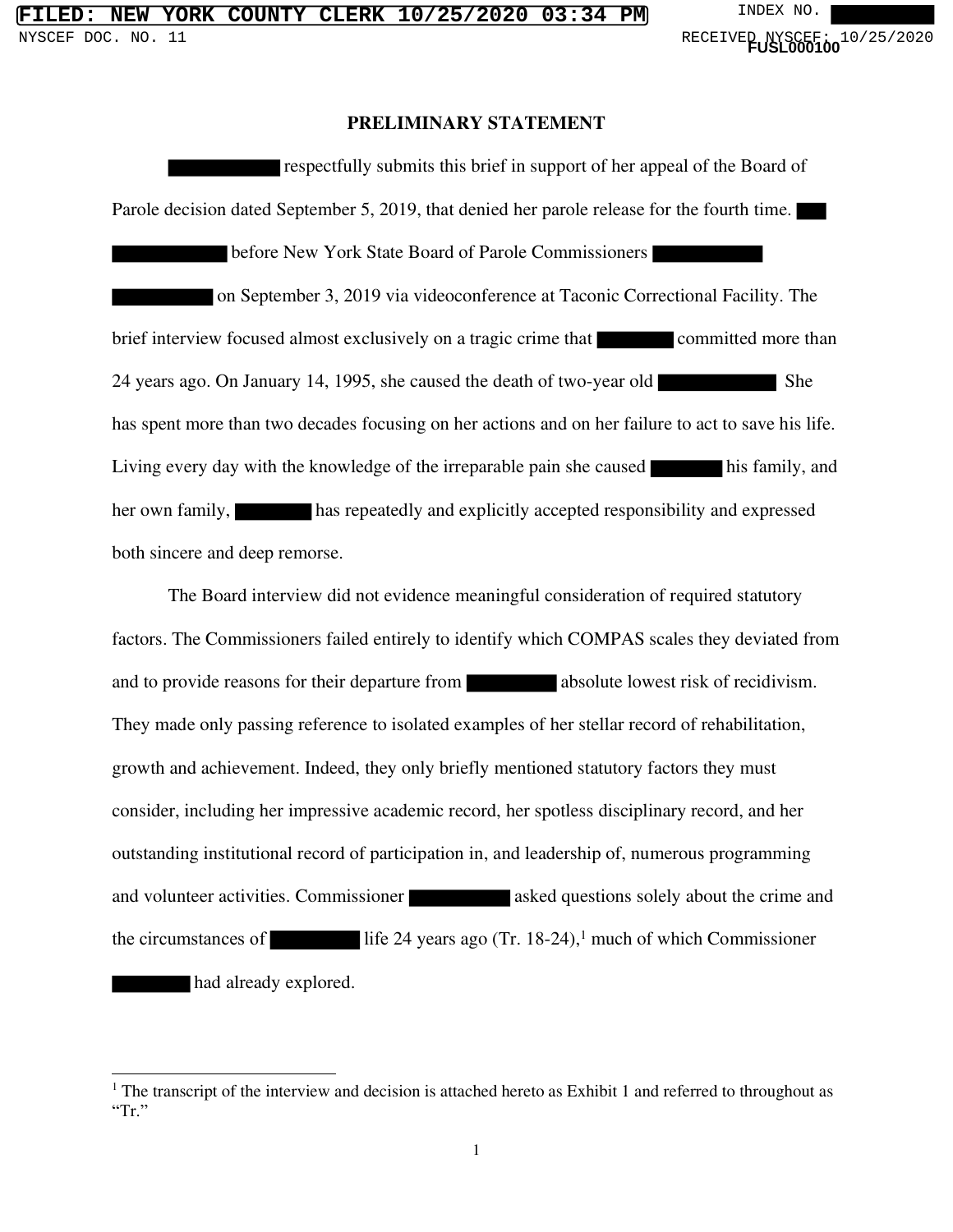Furthermore, the Commissioners both mentioned "continued community opposition" during the interview and relied on it in their decision. In referring to unexplained and unarticulated "opposition," the Board identified alleged evidence that is not identified as a factor for consideration under N.Y. Exec Law  $\S259-i(c)(A)$ . Moreover, the Board refused to disclose such opposition, pursuant to 9 NYCRR 8000.5, despite explicit and repeated requests by counsel.<sup>2</sup>

As she explained during the interview, has pursued a path towards rehabilitation during her entire period of incarceration. In her heartfelt words, she "is responsible for this terrible crime" and accepts that, but she has also "become responsible, intends to do good in  $[her]$  life and create peace for those around her.  $\ldots$  is stays in the forefront" of all that she does (Tr. 24). As the former Superintendent of Bedford Hills Correctional Facility,

wrote in support of release, "[k]eeping her in prison cannot change the circumstances of her crime" but "to deny her parole is to send the message that what one does to rehabilitate while in prison does not matter, and we know this is not what we believe."<sup>3</sup>

seeks reversal of the Board's decision and a new parole interview conducted in compliance with the amended N.Y. Exec. Law § 259-c(4) and governing regulations.

#### **PROCEDURAL AND FACTUAL BACKGROUND**

is now 49 years old. She is serving an indeterminate sentence of twenty years to life for murder in the second degree and has been imprisoned in New York State correctional institutions for almost half of her life. She appeared before the Board for her fourth parole hearing on September 3, 2019. The Board again summarily denied parole and ordered her

<sup>&</sup>lt;sup>2</sup> See Ex. 2, correspondence with dated December 23, 2019 and December 29, 2019.

 $3$  Letter from to the Board of Parole dated August 20, 2019, attached as Exhibit 81 to the Parole Packet which is attached to this appeal as Ex. 3.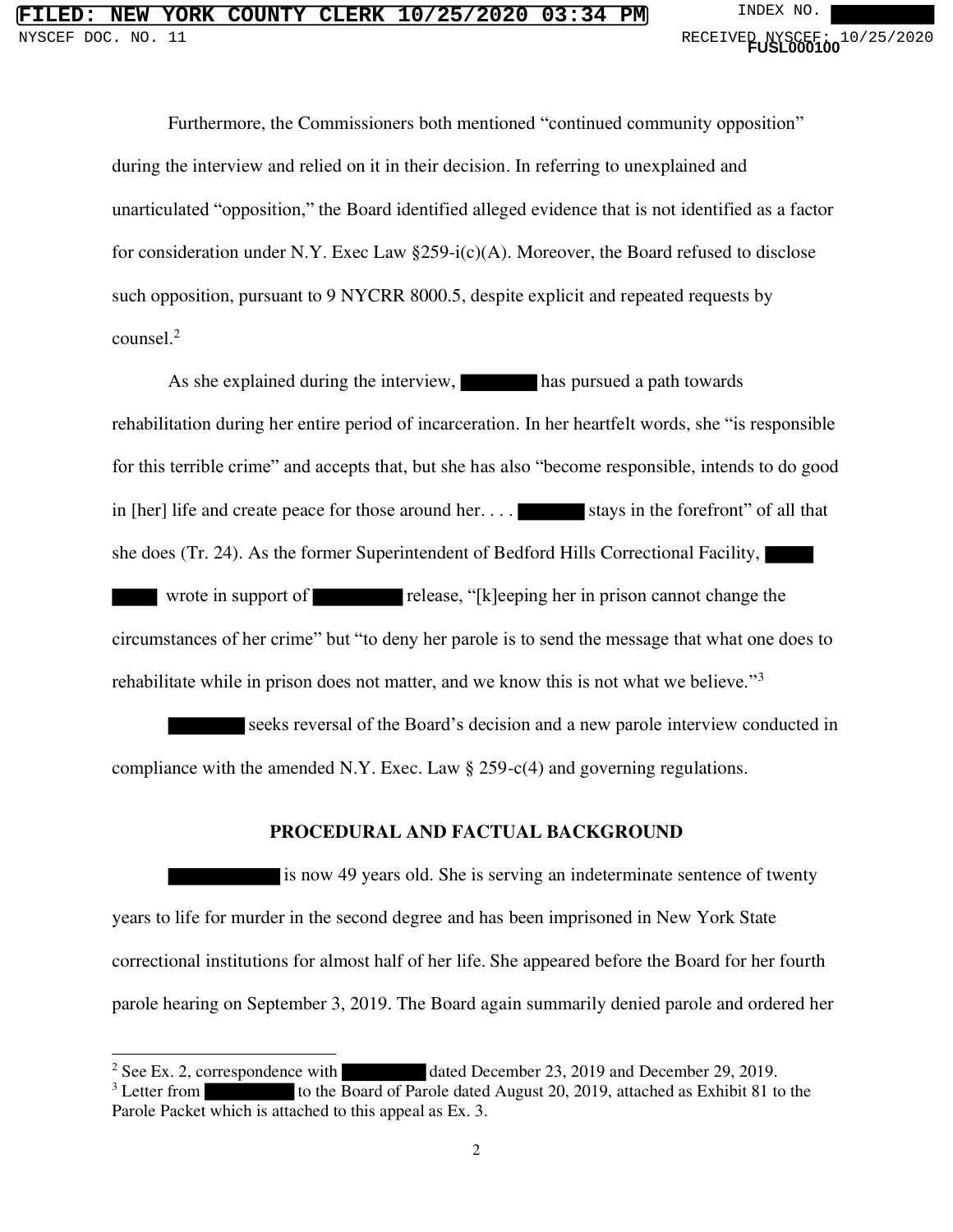held for an additional 24 months. The undersigned filed a timely Notice of Appeal that the Board received on September 18, 2019 and requested a copy of the transcript. did not receive a transcript of her interview until mid-November, 2019.<sup>4</sup>

#### **The Crime**

The facts and circumstances surrounding crime are well-established. She has confirmed these facts at each of her four parole interviews, in response to extensive questioning by each panel of parole commissioners.<sup>5</sup>

On January 14, 1995, who was living with at the time—arrived home with his two-year old son, . He then went to work the night shift at his job. served the children dinner and put them to bed. Later that night, suddenly awakened by an unknown noise. She went to the room where and her daughter were sleeping to investigate. The door was blocked and **Fell** into the bedroom as she pushed it open. She fell on to , who was unexpectedly laying on the floor rather than in the bed where had put him. Upset by her fall and, with her "mind flooded with chaotic thoughts of everything that" she "perceived was wrong in [her] life" at the time, she "lashed out, hitting and punching" .<sup>6</sup> ... stopped when she realized what she was doing, put back to bed, left the room, and returned to her own room. She thought that he was all right the next morning and attributed his vomiting to the fact that he had been sick

<sup>&</sup>lt;sup>4</sup> Counsel has never received a copy of the transcript from the Board but paid the invoice for transcription in correspondence dated December 11, 2019.

<sup>&</sup>lt;sup>5</sup> Although they did not mention it during the interview, each Commissioner had conducted an earlier interview with **EXEC COMMISSIONER 1999** . Commissioner **interviewed on September 12, 2017.** Those interviews also Commissioner interviewed on September 12, 2017. Those interviews also focused almost exclusively on the crime and was asked about many of the same facts and asked many of the same questions during those interviews. Her answers remain the same. 6 Letter to Board, Ex. 1 to Parole Packet.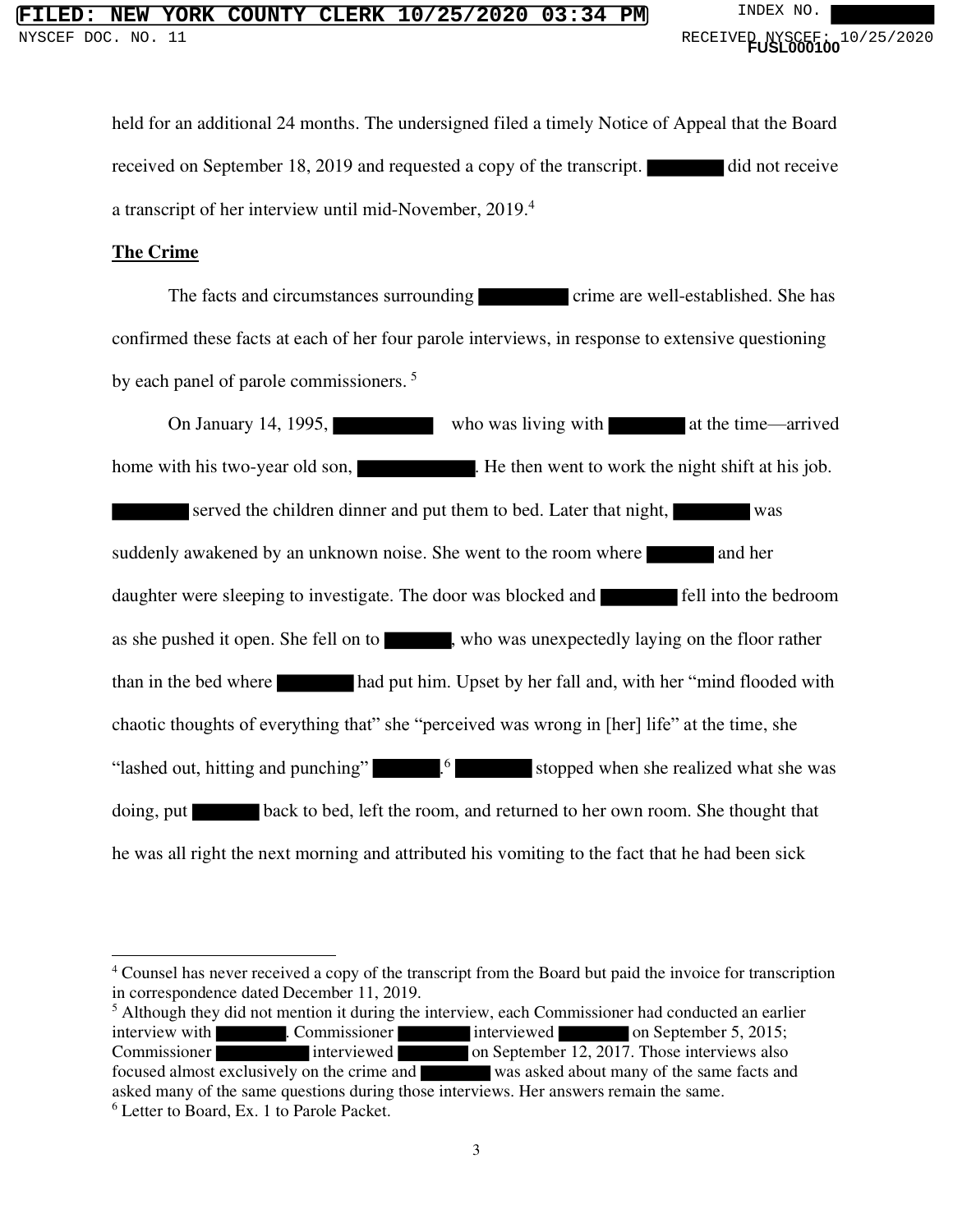## **FIORK COUNTY CLERK 10/25/2020 03:34 PM** INDEX NO. NYSCEF DOC. NO. 11 **And Contact Service Contact Service Contact Service Contact Service Contact Service Contact Service Contact Service Contact PUSL000100<sup>1</sup> 0<sup>1</sup>**

before coming to her house. She did not get him medical attention and did not report that she had fallen on him and hit him. left later that morning to take to his mother. That night, called and told her that had died. She was shocked and remained unable to accept that she had caused his death. Her denial continued through her decision to take her case to trial. With the help of intense rehabilitative programming and self-examination, has taken full responsibility for her offense and has come to terms with its tragic consequences.

#### **Institutional Programming that Successfully Addressed Personal History**

Through her exhaustive programming regime, has developed insights into her tumultuous childhood and collapsing personal life in the months preceding her offense.<sup>7</sup> is adamant that her identification of these factors in no way excuses her serious offense, for which she alone is responsible.<sup>8</sup> Rather, she has worked to develop tools so that she will react to life's challenges in a positive and constructive manner.

In the months leading up to her offense, saw everything in the modest life she had built collapse. With two young children, and her husband were forced to declare bankruptcy, despite both working full-time. His infidelity led to divorce. Without the tools to process her growing financial and emotional insecurity, sought solace by rushing into a whirlwind new relationship with who was also recently divorced and had limited visitation rights with .

Today, is a very different person; her time in prison has been transformative. She has spent her entire incarceration learning to understand and addressing the factors that led to her tragic crime. She now understands how to cope constructively with crumbling personal

<sup>7</sup> *Id.* at 2.

<sup>8</sup> *Id.* at 1.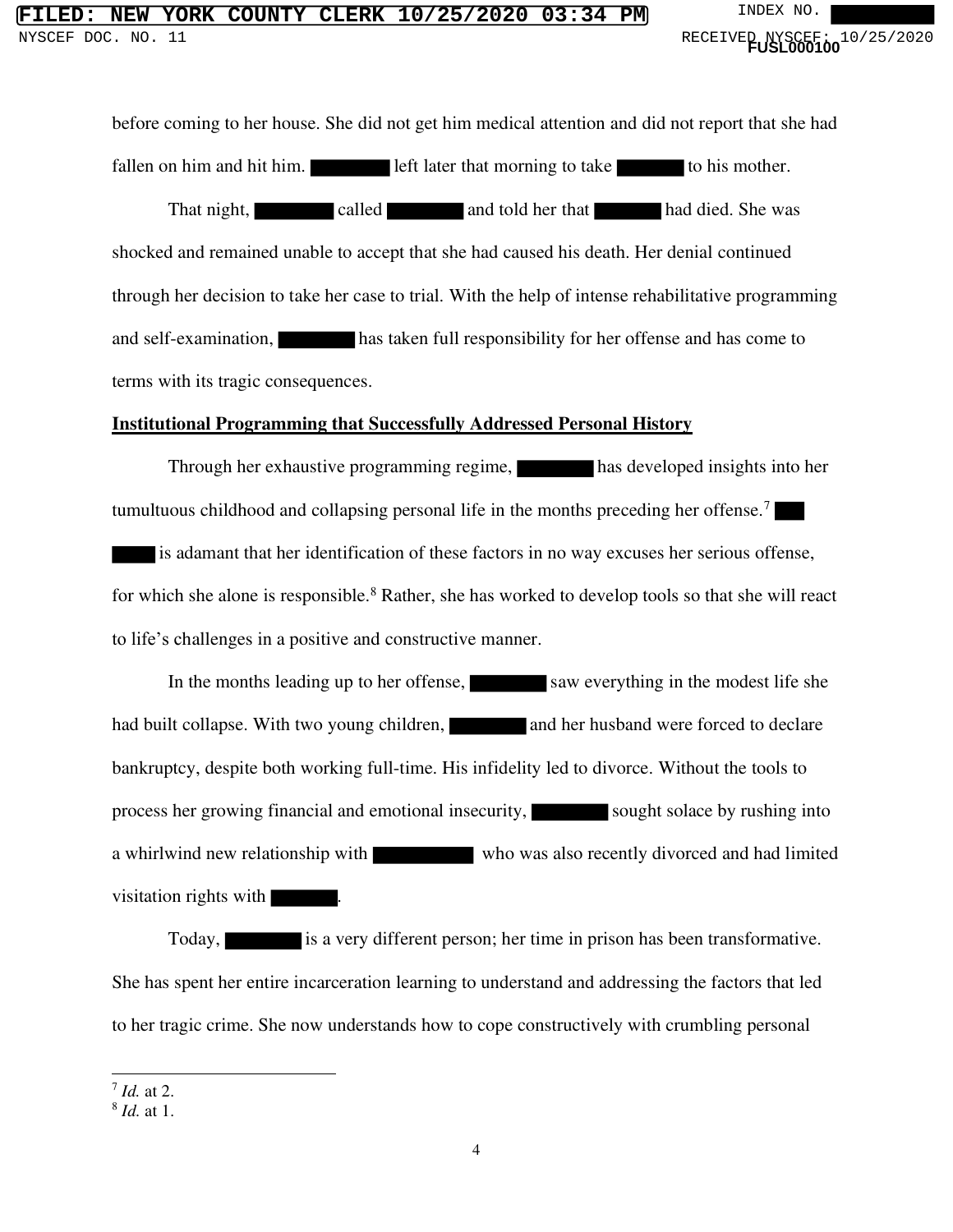# **FILED: NEW YORK COUNTY CLERK 10/25/2020 03:34 PM** INDEX NO. NYSCEF DOC. NO. 11 **And Contact Service Contact Service Contact Service Contact Service Contact Service Contact Service Contact Service Contact PUSL000100<sup>1</sup> 0<sup>1</sup>**

relationships, financial distress, and feelings of abandonment. In light of her determined approach to rehabilitation, it is unsurprising that the COMPAS risk and needs assessment administered by DOCCS evaluated her to pose the very lowest risk of recidivism.

Education has been central to her evolution into a determined, generous and engaged member of her community. Prior to her conviction, had a high school degree and no intention of pursuing higher education. But soon after she began serving her sentence, she discovered her love for learning—ultimately graduating from the Marymount Manhattan College Program with a bachelor's degree, as valedictorian of her class. exemplifies the value of education as a tool for rehabilitation and self-improvement. In her letter of support for

who was the Superintendent of Bedford Hills for much of time there—writes that she and "had several deep discussions about education: why it means so much to people in prison, how it can open new ways of looking at the world, and the way it can impact a person's view of themselves."<sup>9</sup>

also engaged in extracurricular activities that further enriched the academic community at Bedford. One of her proudest achievements was becoming managing editor of Bedford's newsletter, *The Insider*. **the Insider of the Industrial role**, encouraging her peers to write articles, editing submissions, helping with layout design, and writing articles herself enhancing both her academic and journalistic writing skills.<sup>10</sup> used the newsletter to amplify the voices of her peers and to tell unique stories about the work of her peers and the staff at Bedford.<sup>11</sup> By the end of four-year tenure as managing editor, *The Insider* had published eight issues—a direct result of instrumental role as managing editor.<sup>12</sup>

<sup>&</sup>lt;sup>9</sup> Exhibit 81 to Parole Packet.

<sup>10</sup> *See* Exhibit 54 to Parole Packet, *The Insider* Articles (10).

<sup>11</sup> *See id.*

<sup>12</sup> *See* Exhibit 80 to Parole Packet, 2015 Baumgartner Letter, at 1.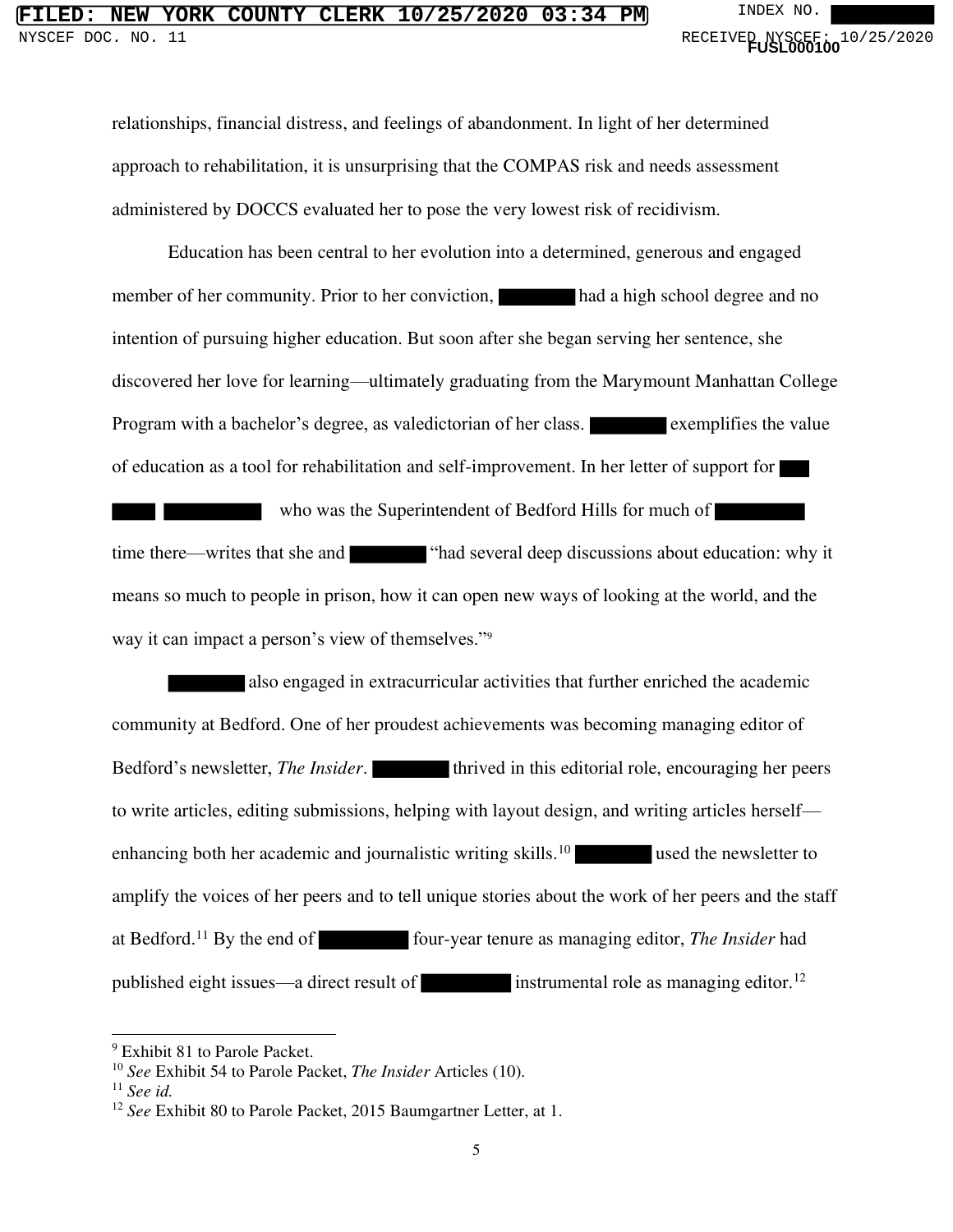Since her graduation, has become an "essential" and "invaluable" leader in the college programs at Bedford Hills and Taconic correctional facilities. She learned to express herself in essays,<sup>13</sup> letters, and as the managing editor of Bedford Hills's newsletter.<sup>14</sup> She also received numerous awards recognizing her outstanding academic achievements and service to the college program.<sup>15</sup> Motivated by a passion for learning, she has found service rewarding.

Staff and volunteers who worked with rave about her strong work ethic, warm and encouraging demeanor, and her unparalleled "dedication to the welfare and success of her fellow students."<sup>16</sup> It is no wonder that a large number of her former teachers have written in support of her release. is supported by a wide range of community members who understand that her remarkable progress in prison will inspire other women. They look forward to working with her after her release.

#### **Parole Interview and Written Decision**

 On September 3, 2019, the Board panel used the interview almost exclusively to ask 96 separate and pointed questions about her underlying crime and the circumstances of her life at the time. After introductory comments, Commissioner Alexander spent 9 pages of the 24-page transcript asking questions about the crime (Tr. 2–11). After stopping to eliminate background noise at the institution, he asked 5 questions about decision to create a parole packet, about how she got involved with legal counsel, and why she had written a letter to the Apology Bank (Tr. 10–11) before returning to questions about the crime.

<sup>&</sup>lt;sup>13</sup> *See* Exhibit 64 to Parole Packet, Letter from to the Board of Parole dated May 15, 2019.

<sup>&</sup>lt;sup>14</sup> *See* Exhibit 54 to Parole Packet, Articles Written by for Bedford Hills Correctional Facility's *The Insider* Newsletter (10).

<sup>15</sup> *See* Exhibits 17, 19, 20-21, 25, 49, 50 to Parole Packet; *see also* Exhibit 80, 2015 Baumgartner Letter, at 1.

<sup>16</sup> *Id.*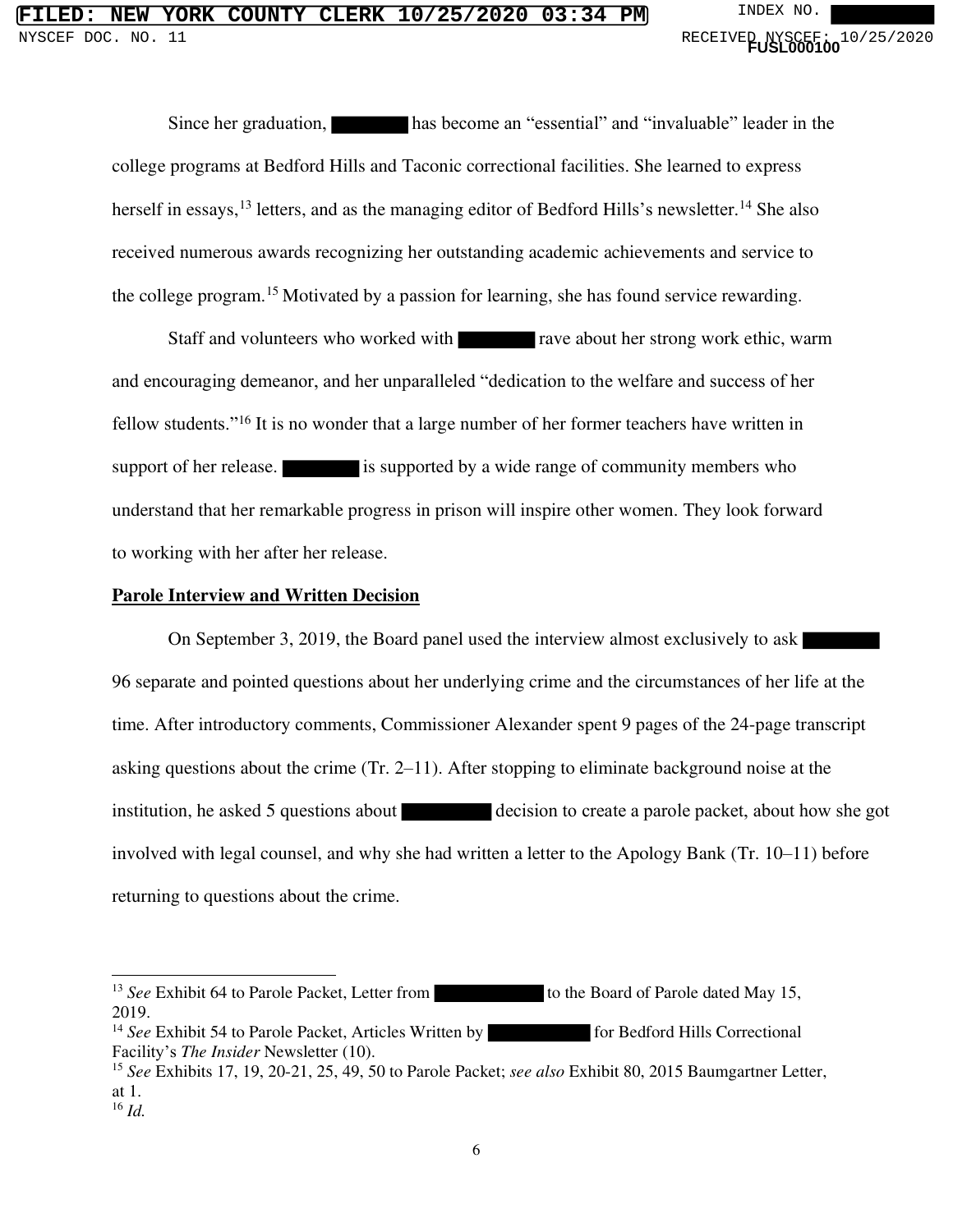# **FILED: NEW YORK COUNTY CLERK 10/25/2020 03:34 PM** INDEX NO. NYSCEF DOC. NO. 11 **And Contact Service Contact Service Contact Service Contact Service Contact Service Contact Service Contact Service Contact PUSL000100<sup>1</sup> 0<sup>1</sup>**

It was not until page 12 of the transcript that Commissioner asked about other topics. He asked her what she thought was "the most important thing you have been able to accomplish in prison.?" (Tr. 12: ll. 18–19.) eloquently described programming that had enabled her to come to terms with her crime and to accept responsibility for it. (Tr. 12: l. 20 – Tr. 13: l. 9.) She identified the Alternative to Violence Program (AVP) as the program with the biggest impact on her. After a few more generic questions, Commissioner reverted to asking pointed questions about the crime (Tr. 16-18).

The panel virtually ignored remarkable rehabilitative transformation that is reflected in her institutional record and exemplified by the packet she prepared with the assistance of Morningside Legal Services, Inc.<sup>17</sup> She has maintained a spotless disciplinary record for twenty-four years.<sup>18</sup> She also has a virtually perfect COMPAS score. Although Commissioner acknowledged that risk and needs assessment to be a "positive document," he failed to explain why the Board's decision deviated from every risk and needs score in reaching its decision. (Tr. 16.) Over the course of her rehabilitative journey, has touched the lives of many people, ranging from educational staff to those with whom she is incarcerated. Many of these individuals wrote letters on her behalf. Oddly, Commissioner chose only to question motivation for including testaments from her professors to her academic achievement. (Tr. 14: ll.13-15.) explained the mentorship they had provided.

presented the Board with a cogent and comprehensive release plan that included housing, employment and further education. For long-term support, has commitments from an armada of large organizations—including the Fortune Society, the Women's Prison Association, Hudson Link, Columbia University's Center for Justice, and John

<sup>&</sup>lt;sup>17</sup> Commissioner Alexander asked troubling questions about her decision to create the packet and how she became involved with the legal clinic, Morningside Heights Legal Services, Inc. (Tr. 10-11). <sup>18</sup> *See* Exhibit 6 to Parole Packet, Employment and Disciplinary History dated July 24, 2019, at 11.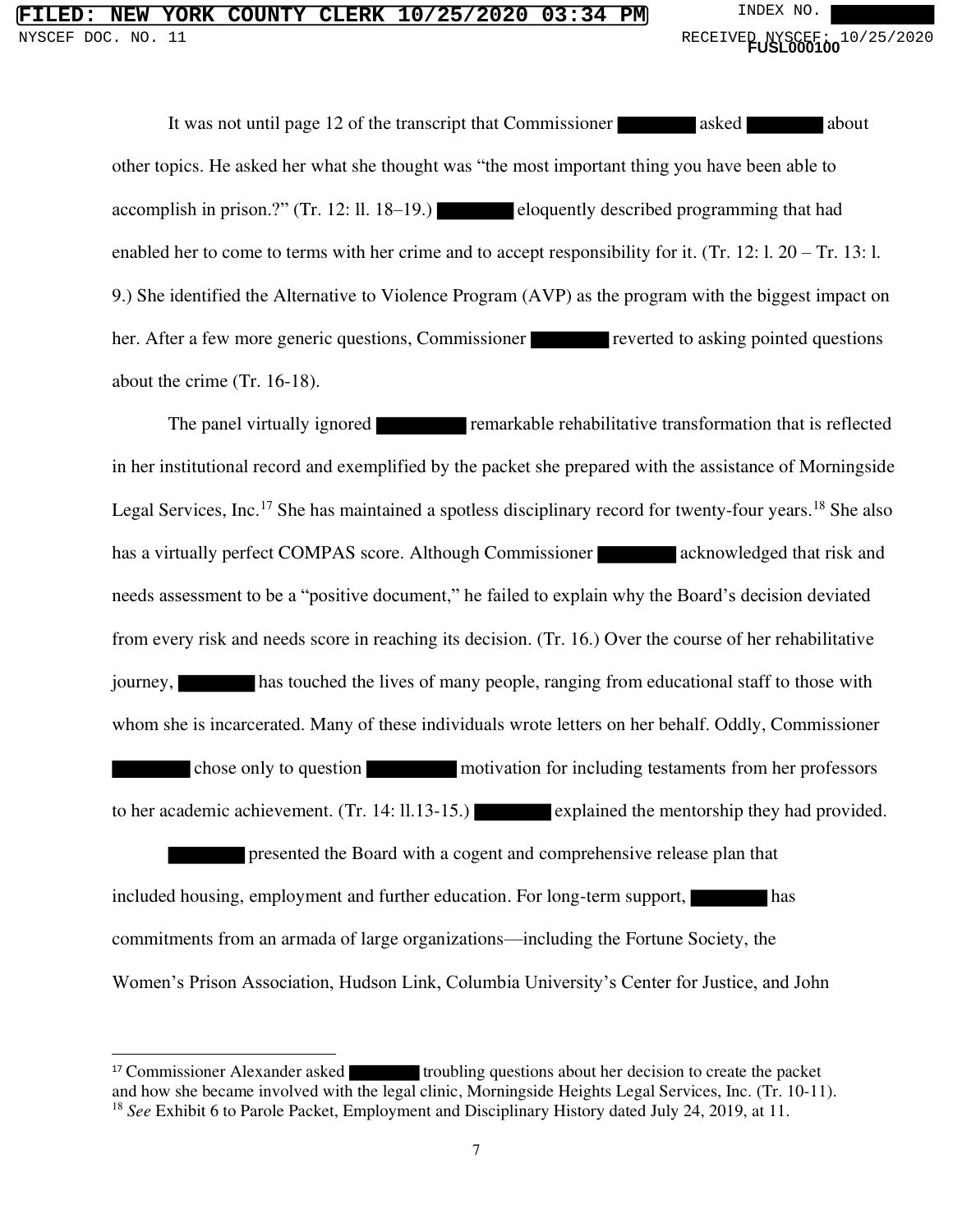## FILERK 10/25/2020 03:34 PM INDEX NO.<br>11 RECEIVER, NYSCEE NYSCEF DOC. NO. 11 **And Contact Service Contact Service Contact Service Contact Service Contact Service Contact Service Contact Service Contact PUSL000100<sup>1</sup> 0<sup>1</sup>**

Jay's College Initiative—to support her housing, employment, educational, and social service needs. The Commissioners overlooked all of this material and asked simply: "if you were released, where would you live and how would you support yourself?" After described the Hope House, a re-entry organization that is focused on women, and its offer to house her, Commissioner asked what the organization did and whether would live there. (Tr. 15.)

After confronting with a long recitation of statements made by the sentencing judge,  $(Tr. 16: 1. 19-Tr. 18, 1. 5)$ , Commissioner turned the interview over to Commissioner , who asked another 6 pages of questions about the crime and asked no other questions, (Tr. 18-24). In all, the panel asked 96 questions about the crime, (Tr. 2–13, 16–24), and only 13 questions about any other topic, (Tr. 13–16). Twenty pages of the twenty-four page transcript are devoted to questions about the crime.

In its decision, the Board noted rehabilitation, her completion of all recommended programs, her educational accomplishments, her institutional work and her clean disciplinary record. It also claimed to have reviewed her case plan and COMPAS score, indicating her "overall low risk and needs" and the "extensive packet that was put together with Morningside Heights Legal Services, Inc." (Tr. 19.) Nevertheless, after noting "personal growth and productive use of time after 24 years in prison," the Board concluded "discretionary release shall not be granted." (Tr. 26.) The Board justified its decision by describing the circumstances of the crime and statements made by the sentencing judge.  $(Tr. 27.)^{19}$  The panel then stated, without specification, that it departed from the low COMPAS risk scores based on "the jury's verdict and judge's comments." (*Id.*) Finally, the decision concluded that "continued opposition

<sup>&</sup>lt;sup>19</sup> These statements were all made at the time of sentencing as the Parole Board Reports have consistently noted that the Board did not receive Official Statements from the Judge or the DA.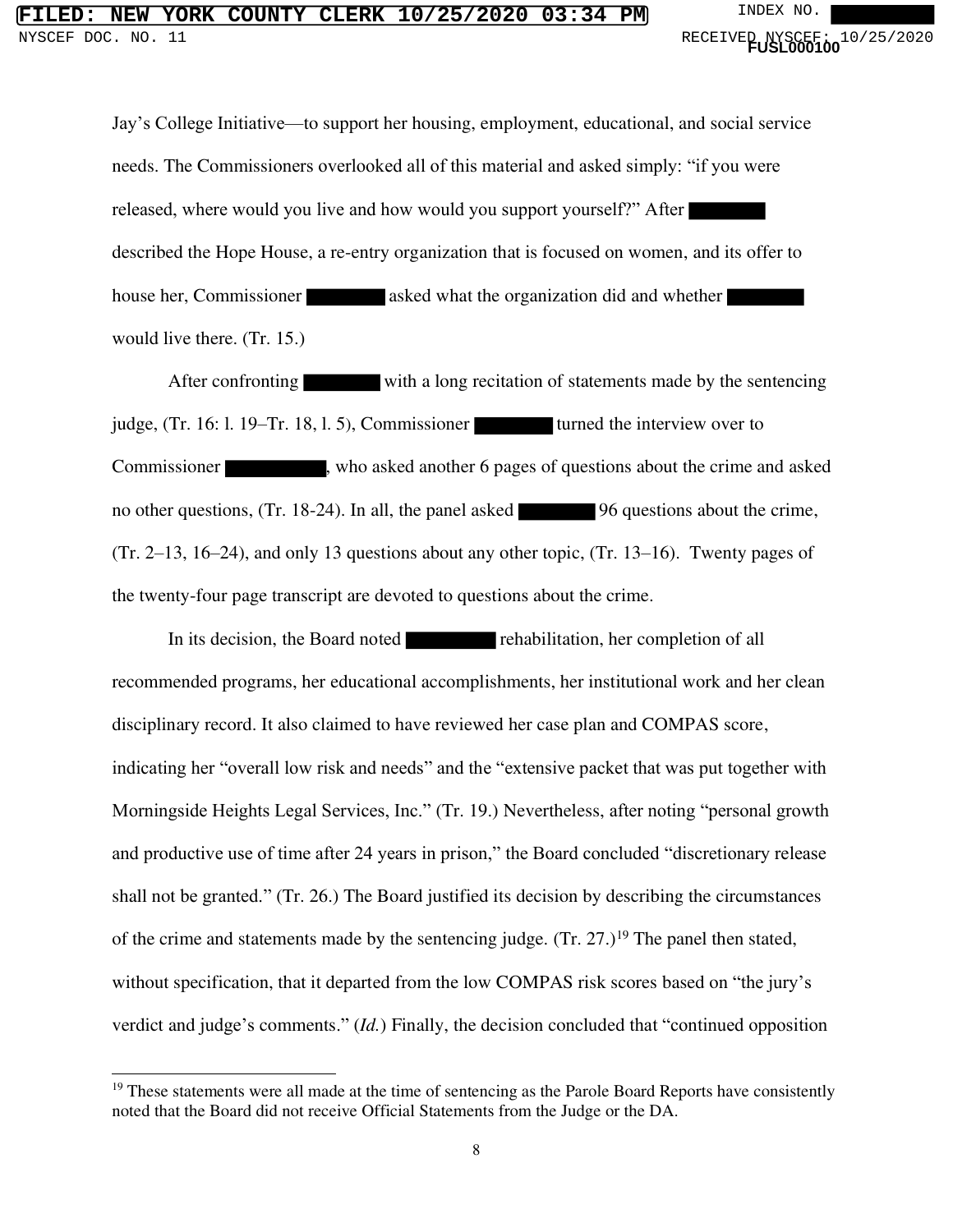by the community indicates your release would not be compatible with the welfare of society," and that in light of "the years of harm to the community" release would "therefore deprecate the serious nature of this crime as to undermine respect for the law." (*Id*.)

#### **Denial of Access to Community Opposition Evidence**

 Pursuant to 9 NYCRR § 8000.5, the undersigned counsel formally requested documents necessary to the preparation of this appeal in a letter dated December 19, 2019.<sup>20</sup> In light of panel references to "community opposition" in both the parole interview and in its decision, that letter specifically requested "[a]ll letters or documents labeled 'community opposition.'" On December 23, 2019, responded to that request on behalf of Taconic Correctional Facility and disclosed responsive documents.<sup>21</sup> After reviewing that disclosure and finding no evidence of community opposition, counsel renewed the previous request for "any community opposition material that was available to the commissioners."<sup>22</sup> On December 29, 2019, acknowledged receipt of both requests and confirmed that "[a]ll records that are releasable pursuant to 8000.5 have been provided. Records that are not releasable have been withheld."<sup>23</sup> It is unclear from this response whether the Commissioners did not have community opposition material or whether the Board is withholding community opposition material considered by the

panel.

 $20$  Ex.2.

 $21$  Email dated December 23, 2019, attached as Ex. 2.

 $22$  Email dated December 29, 2019, attached as Ex. 2.

<sup>23</sup> *Id*.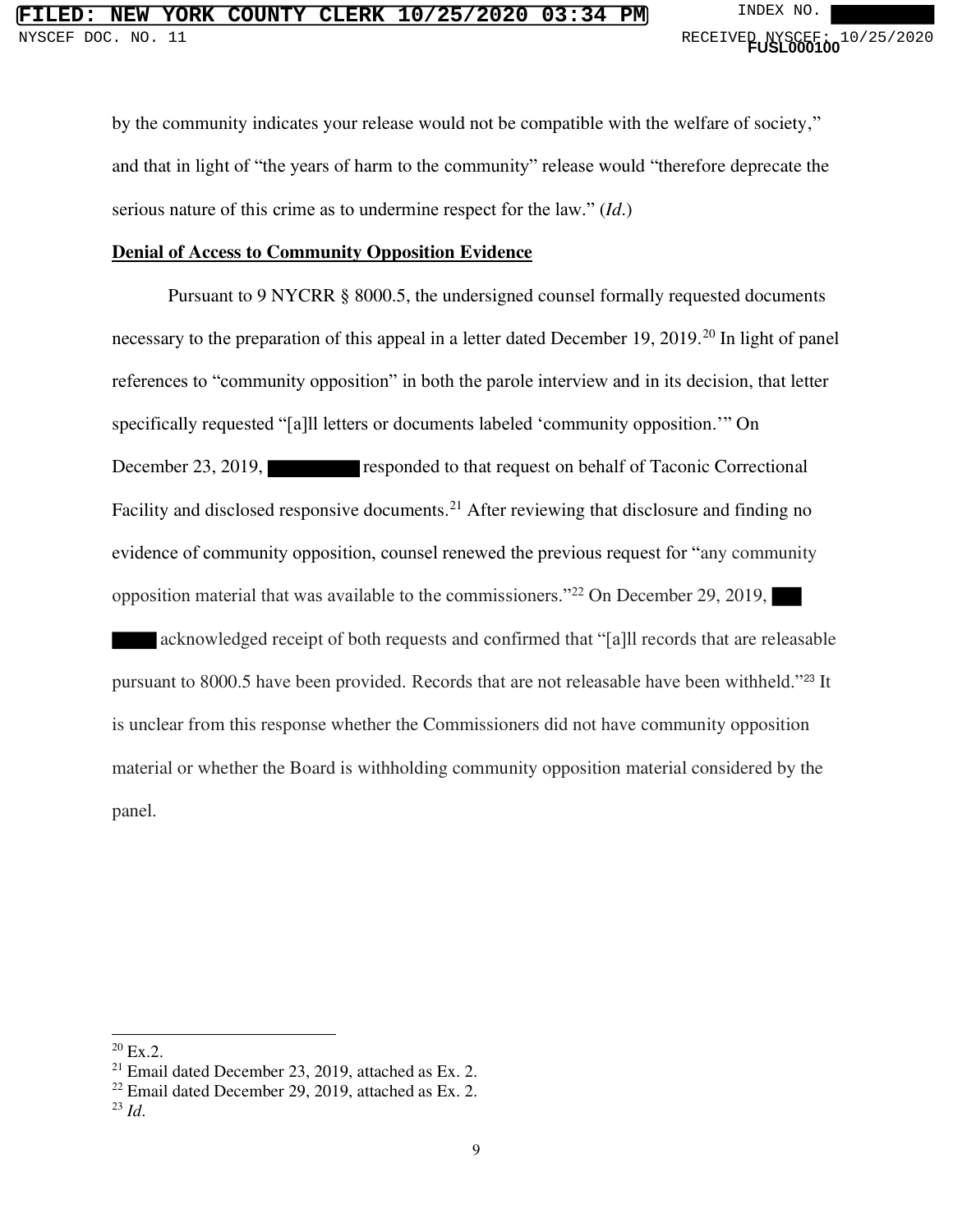#### **LEGAL FRAMEWORK**

While the Parole Board may exercise its discretion in deciding whether or not to grant

release on parole, its discretion is limited by statute. Pursuant to Executive Law  $\S 259-i(2)(c)(A)$ ,

discretionary release shall be granted:

[A]fter considering if there is a reasonable probability that, if such inmate is released, he will live and remain at liberty without violating the law, and that his release is not incompatible with the welfare of society and will not so deprecate the seriousness of his crime as to undermine respect for law.

N.Y. Exec. Law  $\S 259-i(2)(c)(A)$ . In making its release decision, the Parole Board is required to

consider defined factors, including:

- (i) the institutional record including program goals and accomplishments, academic achievements, vocational education, training or work assignments, therapy and interactions with staff and inmates;
- (ii) performance, if any, as a participant in a temporary release program;
- (iii) release plans including community resources, employment, education and training and support services available to the inmate….
- (iv) any deportation order issues by the federal government against the inmate while in the custody of the department…..
- (vii) the seriousness of the offense with due consideration to the type of sentence, length of sentence and recommendations of the sentencing court, the district attorney, the attorney for the inmate, the presentence probation report as well as consideration of any mitigating and aggravating factors, and activities following arrest prior to confinement;
- (viii) prior criminal record, including the nature and pattern of offenses, adjustment to any previous probation or parole supervision and institutional confinement.

N.Y. Exec. Law § 259-i(2)(c)(A).

New York courts have interpreted the legislature's delimited grant of administrative

discretion in significant ways. First, the Board cannot deny release based solely on the nature of

the underlying offense. *Rios v. N.Y. State Div. of Parole*, 836 N.Y.S.2d 503 (Sup. Ct. Kings Cty.

2007). Second, the Board may give different weight to the statutory factors, but must consider—

and rationally weigh—all relevant factors and must not consider erroneous information in doing

so. *King v. N.Y. State Div. of Parole*, 598 N.Y.S.2d 245 (1st Dep't 1993), *aff'd* 632 N.E.2d 1277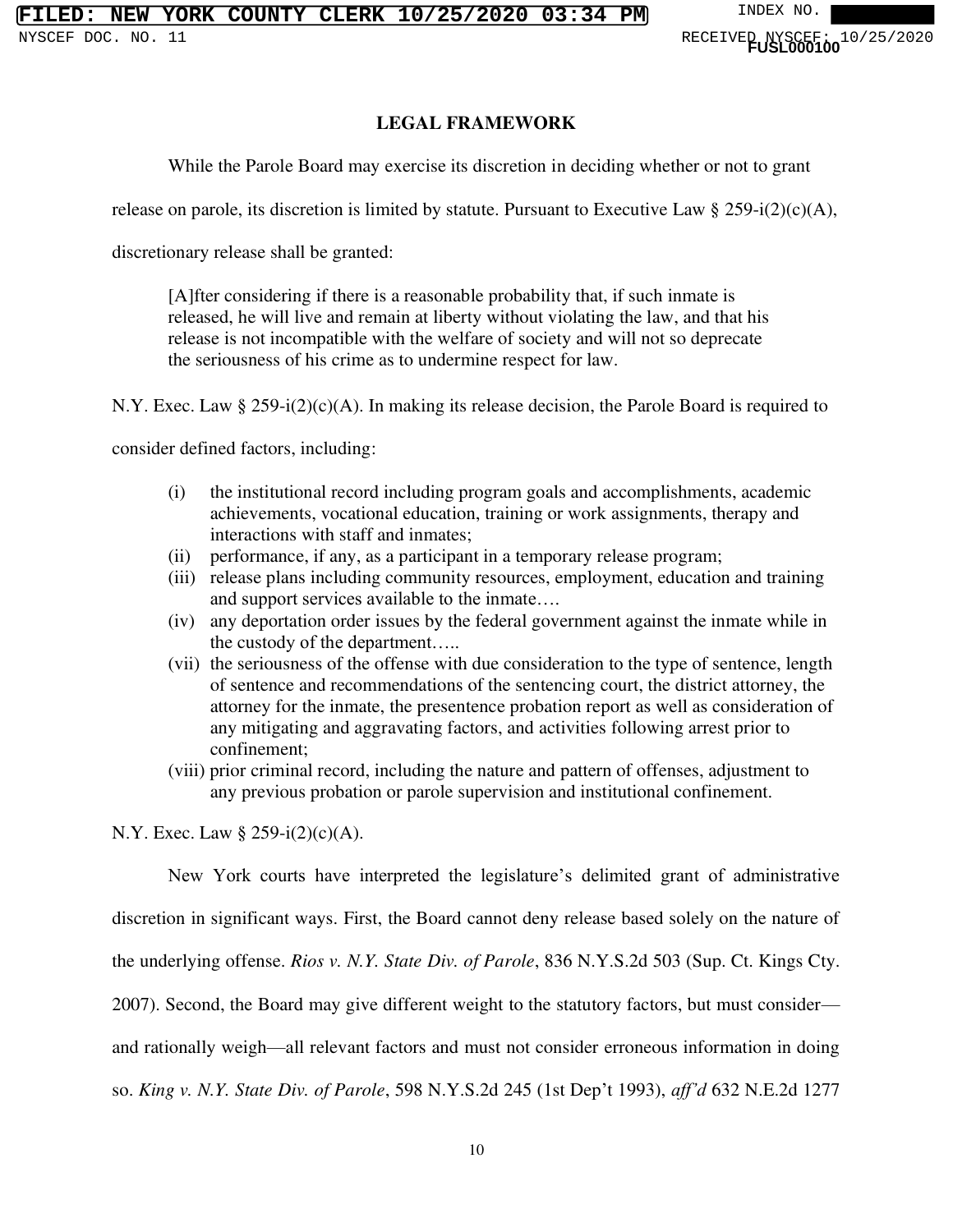(N.Y. 1994); *Johnson v. N.Y. State Div. of Parole*, 884 N.Y.S.2d 545 (4th Dep't 2009*); Thwaites v. N.Y. State Div. of Parole*, 934 N.Y.S.2d 797 (Sup. Ct. Orange Cty. 2011). Third, by statute, the Board must set forth its reasons for denying parole in a written decision "in detail and not in conclusory terms." N.Y. Exec. Law 259-i(2)(A); *see Mitchell v. N.Y. Div. of Parole*, 871 N.Y.S.2d 688 (2d Dep't 2009).

Due to changes in New York law made in 2011, the Parole Board must now evaluate "whether an inmate is rehabilitated and ready for release." *Rabenbauer v. N.Y. State Dep't of Corr. & Cmty. Supervision*, 995 N.Y.S.2d 490, 493 (Sup. Ct. Sullivan Cty. 2014); *Menard v. N.Y. State Bd. of Parole*, No. 159376-17 (Sup. Ct. N.Y. Cty. 2019); *see* N.Y. Exec. Law § 259 c(4). By enacting these amendments to the Executive Law, the legislature directed the Board to base its release determinations on a forward-looking paradigm, rather than a backward-looking approach that focuses on the severity of the crime. *See Platten v N.Y. State Bd. of Parole,* 47 Misc 3d 1059, 1062 (Sup Ct. Sullivan Cty. 2015). Thus, the Board may not deny parole based solely on the seriousness of the offense. *See Rossakis v N.Y. State Bd. of Parole*, 146 A.D.3d 22 (1st Dep't 2016); *Ramirez v Evans*, 118 A.D.3d 707 (2d Dep't 2014); *Gelsomino v N.Y. State Bd. of Parole*, 82 A.D.3d 1097, 1098 (2d Dep't 2011).

In 2017, the Board adopted significant regulations that now govern the Parole Release Decision-Making process. 9 N.Y.C.R.R. § 8002.2. These changes strengthened the Board's focus on rehabiliation efforts and reinforced that its decisions must "be guided by risk and needs principles, including the inmate's risk and needs scores." *Id.* During the parole interview, the Board is required to discuss "each applicable factor in section 8002.2 of this Part, excluding confidential information." 9 N.Y.C.R.R. § 8002.1. Significantly, if a denial does not conform to the Risk and Needs Assesment Scores, the Board must "*specify any scale within the Department*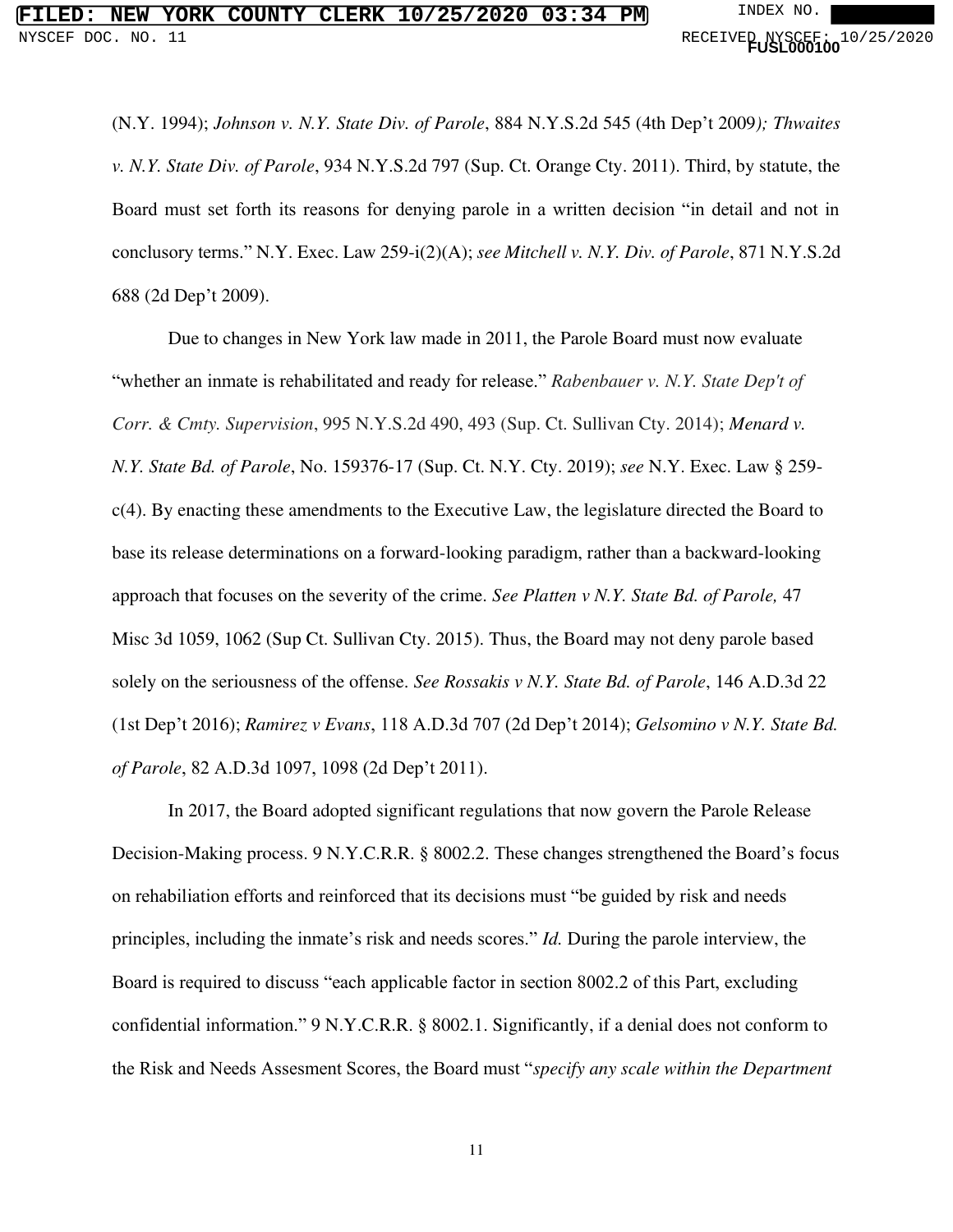# **NEW YORK COUNTY CLERK 10/25/2020 03:34 PM** INDEX NO

*Risk and Needs Assessment from which it departed and provide an individualized reason for* 

*such departure*." 9 N.Y.C.R.R. § 8002.2(a) (emphasis added).

In the Notice of Adoption announcing the final regulations, the Board responded to

public comments received in response to earlier proposed regulations and explained how it

would apply risk and needs assessments, such as the COMPAS:

The new regulation is also intended to increase transparency in the Board's decision making by providing an explanation *when the Board departs from any scale in denying an inmate release*. . . .

In response to concerns regarding the meaning of "departs from" scores on a periodically-validated risk assessment instrument, *the Board has clarified that it will specify any scale within the assessment from which it departed that impacted its decision*.

Notice of Adoption, Parole Board decision making, 39 N.Y. Reg 1 (Sept. 27, 2017).

Decisions of the Parole Board denying an inmate release on parole may be appealed. An appeal may be brought to consider "whether the proceeding and/or determination was in violation of lawful procedure, was affected by an error of law, was arbitrary and capricious or was otherwise unlawful" N.Y.C.C.R.R. 9, § 8006.3(a).

A determination violates lawful procedure when: the Board fails to provide the inmate with a proper hearing in which only the relevant guidelines are considered, *King v. N.Y. State Div. of Parole*, 632 N.E.2d 1277, 1278 (N.Y. 1994); the Board fails to give fair consideration to each of the applicable statutory factors, *Johnson v. N.Y. State Div. of Parole*, 884 N.Y.S.2d 545, 547 (4th Dep't 2009); and when the Board does not inform the inmate of the factors and reasons for denial in detail and in non-conclusory terms, *Mitchell v. N.Y. State Div. of Parole*, 871 N.Y.S.2d 688 (2d Dep't 2009).

Courts have found determinations to be arbitrary and capricious when: the Board did not adequately weigh other statutory factors against the seriousness of an inmate's crime, *see e.g.*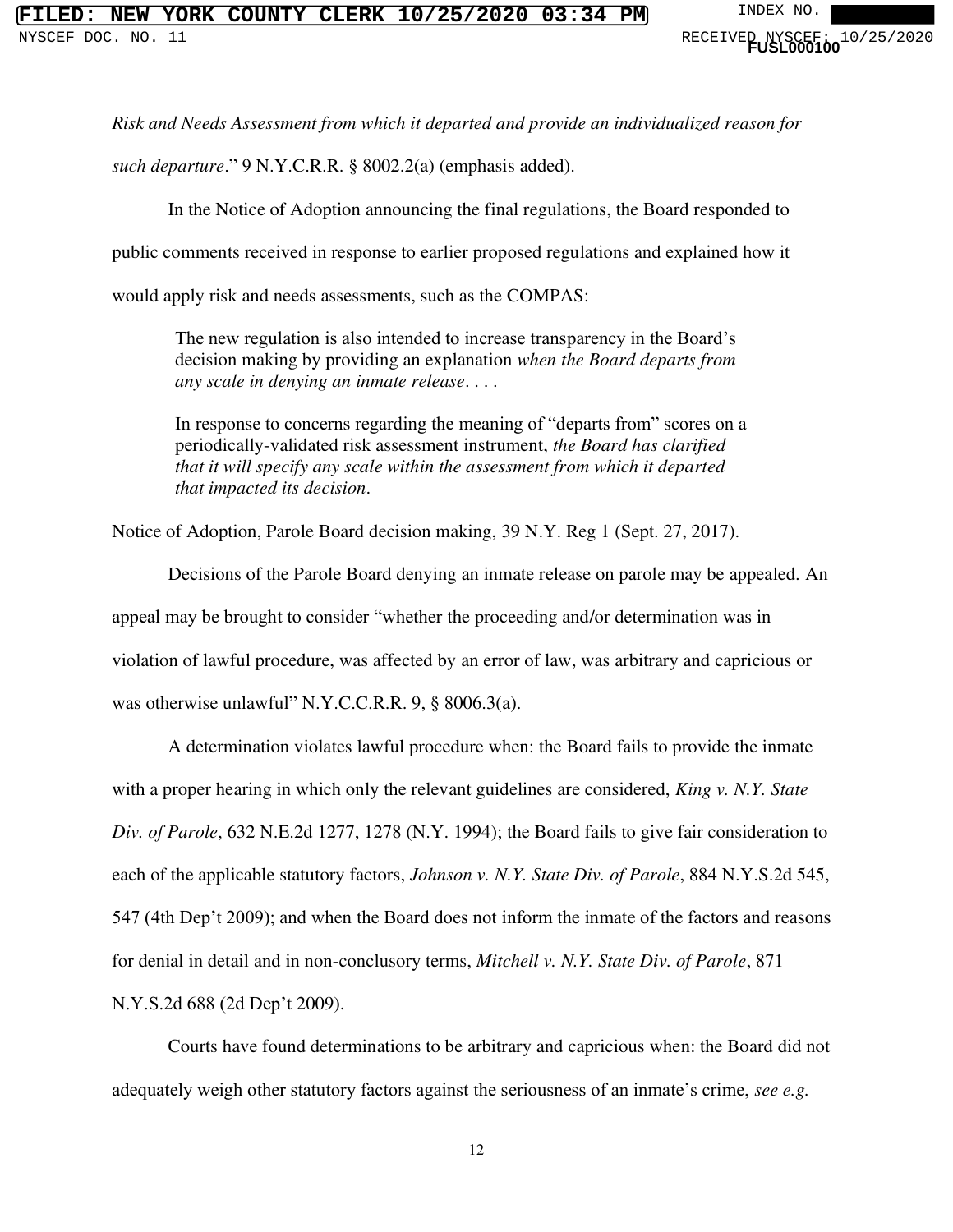*Rios*, *supra*; and where the Board failed to articulate a rational basis why weighing the factors led it to find "there is a reasonable probability that if petitioner is released, he would live and remain at liberty without violating the law, and that his release is not incompatible with the welfare of society and will not so deprecate the seriousness of his crime as to undermine respect for law," *Thwaites, supra* at 802 (citing N.Y. Exec. L. § 259-i(2)(c)).

#### **ARGUMENT**

### **I. THE BOARD'S RELEASE DETERMINATION WAS NOT GUIDED BY FUTURE-LOOKING RISK AND NEEDS PRINCIPLES, AS NEW YORK LAW REQUIRES.**

The Board's decision was driven by a punitive, backward-looking fixation with the crime that committed 23 years ago, rather than focusing on the person she has become in the decades since and the objectively low risk she poses today. That approach violated New York law.

The rules governing parole release determinations have fundamentally changed since the Legislature amended the Executive Law in 2011. *Supra* at 11-12; *see Clark* v. *N.Y. State Bd. Of Parole,* No. 160965/2017, 2018 WL 1988851, at \*6 (Sup. Ct. N.Y. Cty. Apr, 27, 2018) ("The legislative intent behind the Executive Law is to base parole board determinations on a forwardlooking paradigm, rather than a backward- looking approach that focuses on the severity of the crime."), *aff'd as modified on other grounds*, 166 A.D.3d 531 (1st Dep't 2018); *Platten*, *supra* at 1062 (Sup. Ct. Sullivan Cty. 2015) ("The changes were intended to shift the focus of parole boards away from focusing on the severity or heinous nature of the instant office, to a forwardthinking paradigm to evaluate whether an inmate is rehabilitated and ready for release."); *Bruetsch v. N.Y. State Dep't of Corr, & Cmty. Supervision,* 43 Misc. 3d 1223(A), at \*2 (Sup. Ct. Sullivan Cty. 2014) (same).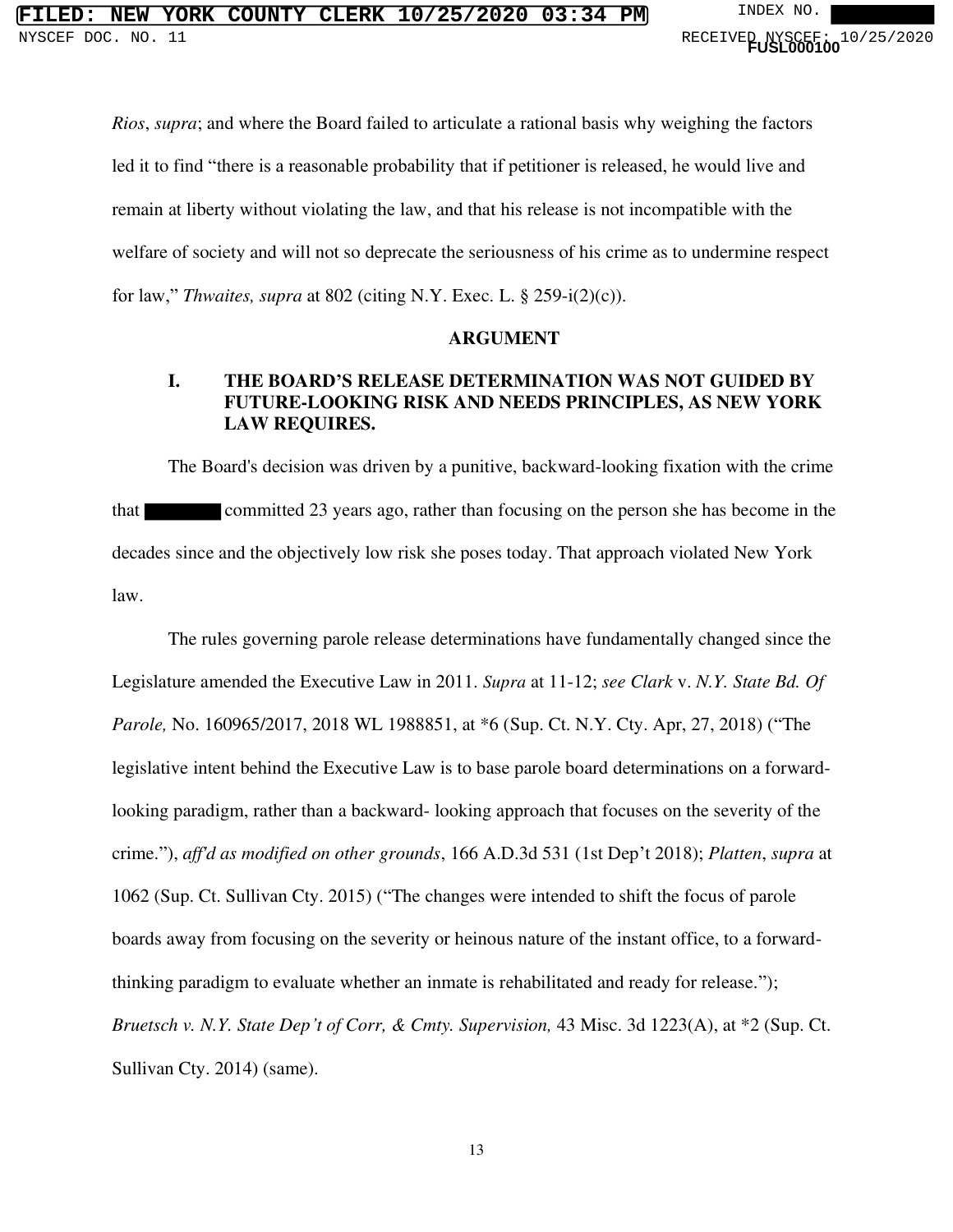With the adoption of the 2017 amendments to the Regulations, the Board finally and formally recognized that paradigm shift. Today, there is no colorable argument that a release determination directed at the circumstances that led to a person's incarceration rather than that person's present risk complies with the law. *See* 9 NYCRR § 8002.2(a) (stating that release determinations *"shall be guided by risk and needs principles")* (emphasis added); *see also* Ex. 4, *Diaz* v. *Sanford,* Index No. 2017/53088, Decision & Order, at 8-9 (Sup. Ct. Dutchess Cty. Apr. 4, 2018) (describing rehabilitation as the only factor an individual can change and the importance of risk assessments under the 2017 Regulations).

In the case of the Board's focus was plainly misdirected. The Board denied her parole based almost exclusively on conduct from over two decade*s* ago. *See supra*, pp. 6-8. The Board's near singular focus on the underlying offense has always been legally improper. *Rossakis*, *supra* at 27; *Rios v. N.Y. State Div. of Parole*, *supra*. But it is in particular conflict with the risk and needs based approach that is the *"fundamental basis* for release decisions" today. N.Y. State Assembly Comm. on Corr., *2016 Annual Report* 3 (Dec. 15, 2015) (emphasis added), https://nyassembly.gov/co1mn/Correct/2016Annual/index.pdf; *see* N.Y. Exec. L. § 259-c(4); N.Y. Exec. L. § 259-i(2)(a) (release determinations must be "made in accordance with" the risk and needs based procedures adopted pursuant to § 259-c(4)); 9 NYCRR § 8002.2(a). As such, the Board's decision cannot stand.

#### **II. THE PANEL'S DECISION WAS ARBITRARY AND CAPRICIOUS AND VIOLATED LAWFUL PROCEDURE BECAUSE IT GAVE IMPERMISSIBLE WEIGHT TO THE SERIOUSNESS OF THE CRIME AND DID NOT CONSIDER REQUIRED STATUTORY FACTORS.**

The Board must give meaningful consideration to each relevant factor in its parole determinations. The seriousness of the underlying crime, while relevant, cannot be the only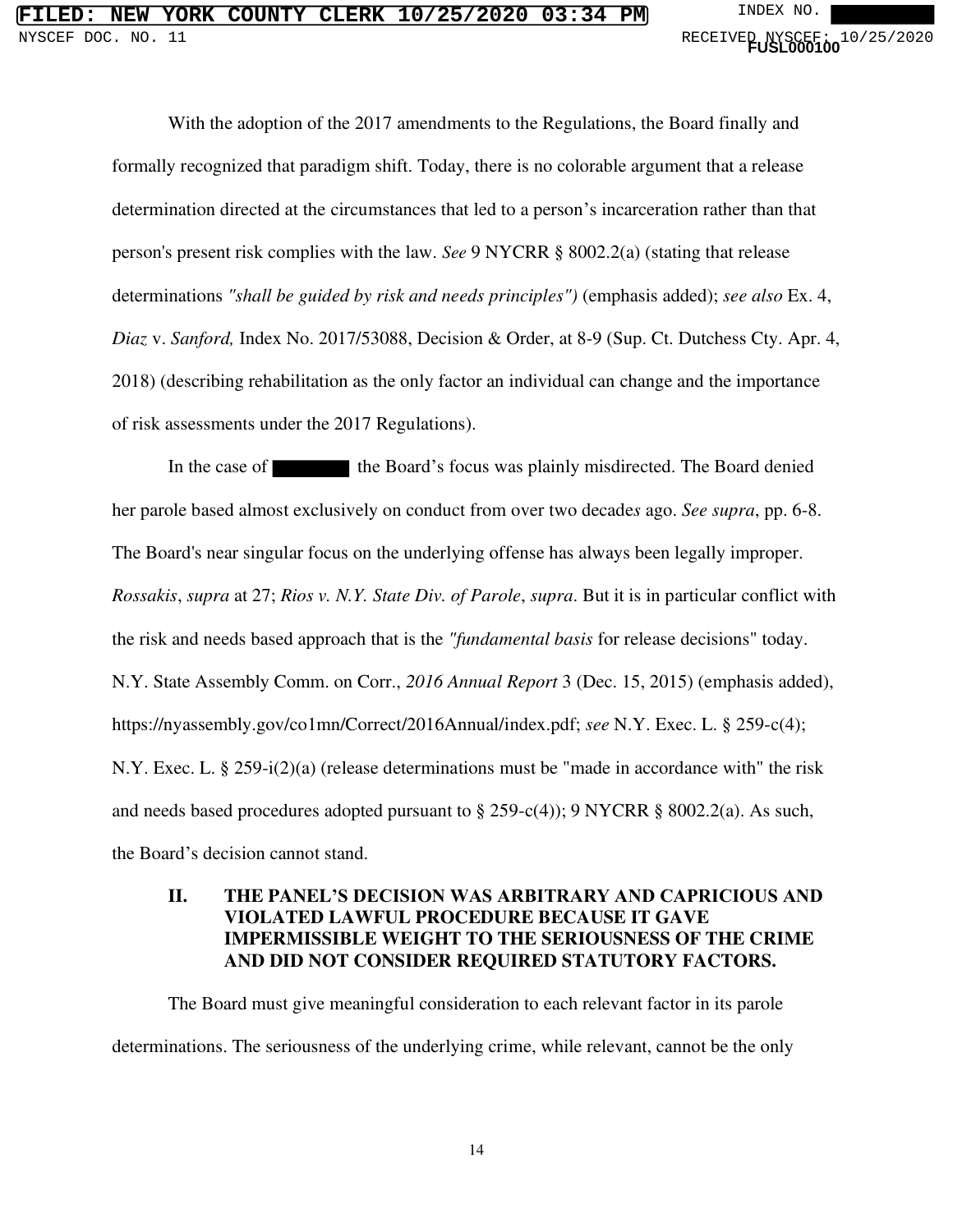reason for denying release, as the Board must actually consider statutory factors encompassing an inmate's institutional record and achievements, release plan, and criminal record.

Considering relevant statutory factors requires more than a mere reference to them. *Cappiello v. N.Y. State Bd. of Parole*, 6 Misc.3d 1010(A) (Sup. Ct. N.Y. Cty. 2004) (granting *de novo* hearing where decision listed details of the offense and concluded that release could pose a threat to public safety). In *Cappiello*, eight of ten transcript pages of parole interview transcript were dedicated to details of a murder that occurred more than two decades before the interview. Similarly, the panel here devoted twenty of twenty-four pages of the transcript to sharp questions about the crime (Tr. 2-12; 16-24).

"When the record of the Parole hearing fails to convincingly demonstrate that the Parole Board . . . qualitatively weigh[ed] the relevant factors in light of the three statutorily acceptable standards for denying parole release, the decision is arbitrary and capricious." *Id*.; *see also Pulinario v. N.Y. State Dep't of Corr. & Cmty Supervision*, 42 Misc. 3d 1232(A) (Sup. Ct. N.Y. Cty. 2014) ("[T]he Parole Board's overwhelming emphasis was on the offense…At the hearing, there were only passing references to the contents of petitioner's application. In the decision there was only a perfunctory mention of all the statutory factors that weighed in [applicant's] favor."); *Coaxum v. N.Y. State Bd. of Parole*, 14 Misc. 3d 661 (Sup. Ct. Bronx Cty 2006) ("[A]ctual consideration of factors means more than acknowledging that evidence of them was before the Board"); *V. Sullivan v. N.Y. State Bd of Parole*, Index No. 100865/18 (Sup.Ct. N.Y. Cty. 2019) ("There is no explanation why the 25 year old crime outweighed the voluminous evidence that indicates petitioner would presently be able to lead a quiet and crime-free life in society").<sup>24</sup>

 $24$  A copy of the decision is attached as Ex. 5.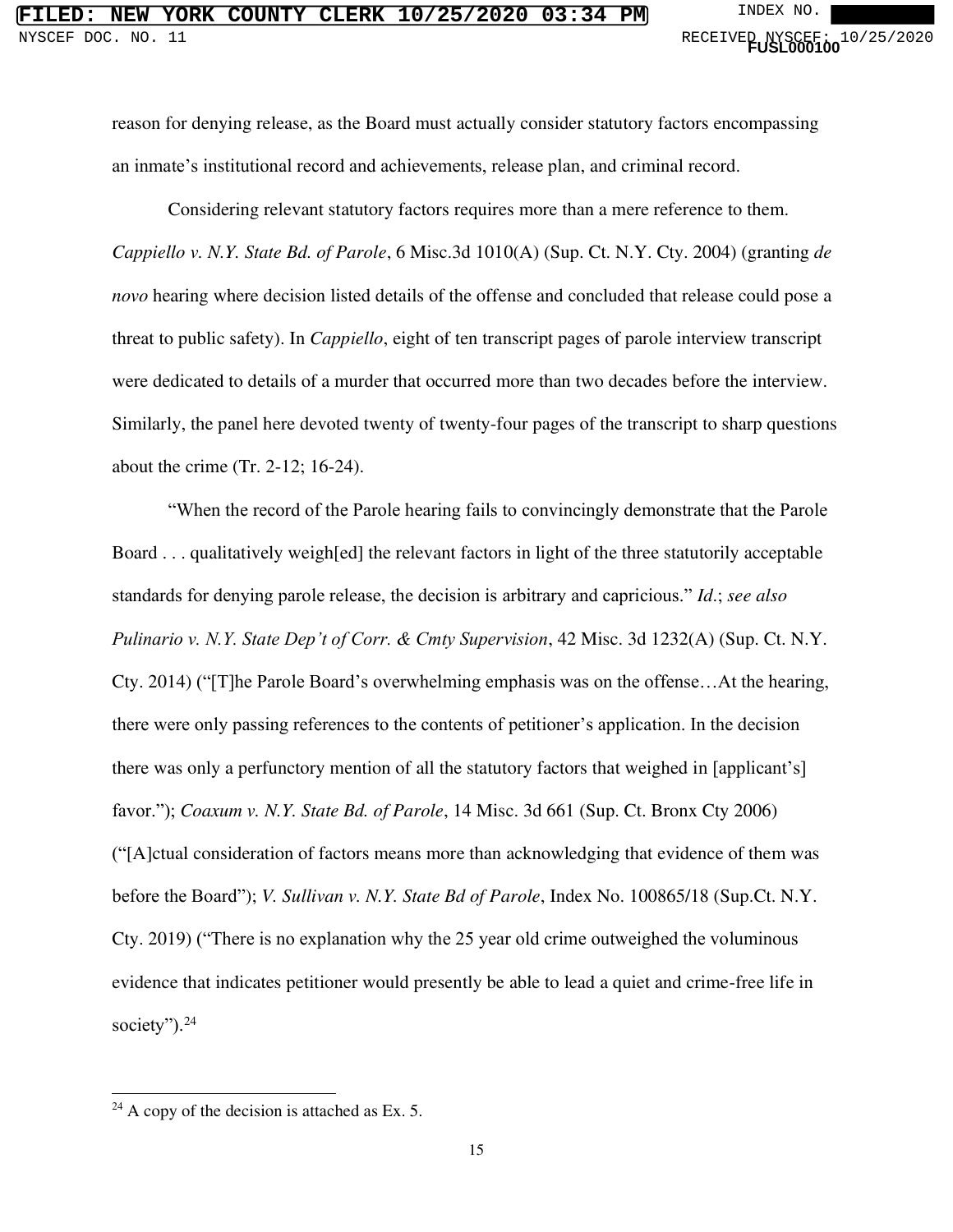#### **A. The Board impermissibly placed excessive weight on the serious nature of the crime in denying release.**

In deciding whether parole is appropriate, the Board must confine its decision-making to the three statutorily acceptable standards listed in Exec. Law § 259-i(2)(c)(A). *Cappiello*, 800 N.Y.S.2d 343 at \*4. September 2019 decision, the Board summarily denied release. The decision focused almost entirely on the crime. The sole focus of the explanation confirms that the Board deemed the question of whether her release would "so deprecate the seriousness of h[er] crime as to undermine respect for law" to be the only relevant inquiry.  $\S$  $259-i(2)(c)(A)$ ; Tr. at 13-14. The Board's decision failed to address why should not be released today other than to state that unspecified "continued opposition by the community indicates your release would not be compatible with the welfare of society." (Tr. 27.)

Although the Board may consider the seriousness of the offense in deciding whether to grant an inmate release, it cannot be the sole basis for a denial. The Board must consider all relevant factors. *Rabenbauer v. N.Y. State DOCCS*, 995 N.Y.S.2d 490 (Sup. Ct. Sullivan Cty 2014); *King*, *supra* at 246 (holding that Board could not deny release to petitioner, who had served 22 years for felony murder of a police officer, solely based on the facts of his crime); *see also Huntley v. Evans*, 910 N.Y.S.2d 112, 113-114 (2d Dep't 2010) (granting new hearing where Board only cited the seriousness of inmate's murder in the second degree of his ex-girlfriend's brother-in-law by shooting him twice in the chest, concluding "where the Parole Board denies release to parole solely on the basis of the seriousness of the offense, in the absence of any aggravating circumstances, it acts irrationally").

The Board acts irrationally when it focuses exclusively on the seriousness of conviction and the decedent's family's victim impact statements "without giving genuine consideration to [the applicant's] remorse, institutional achievements, release plan, and her lack of any prior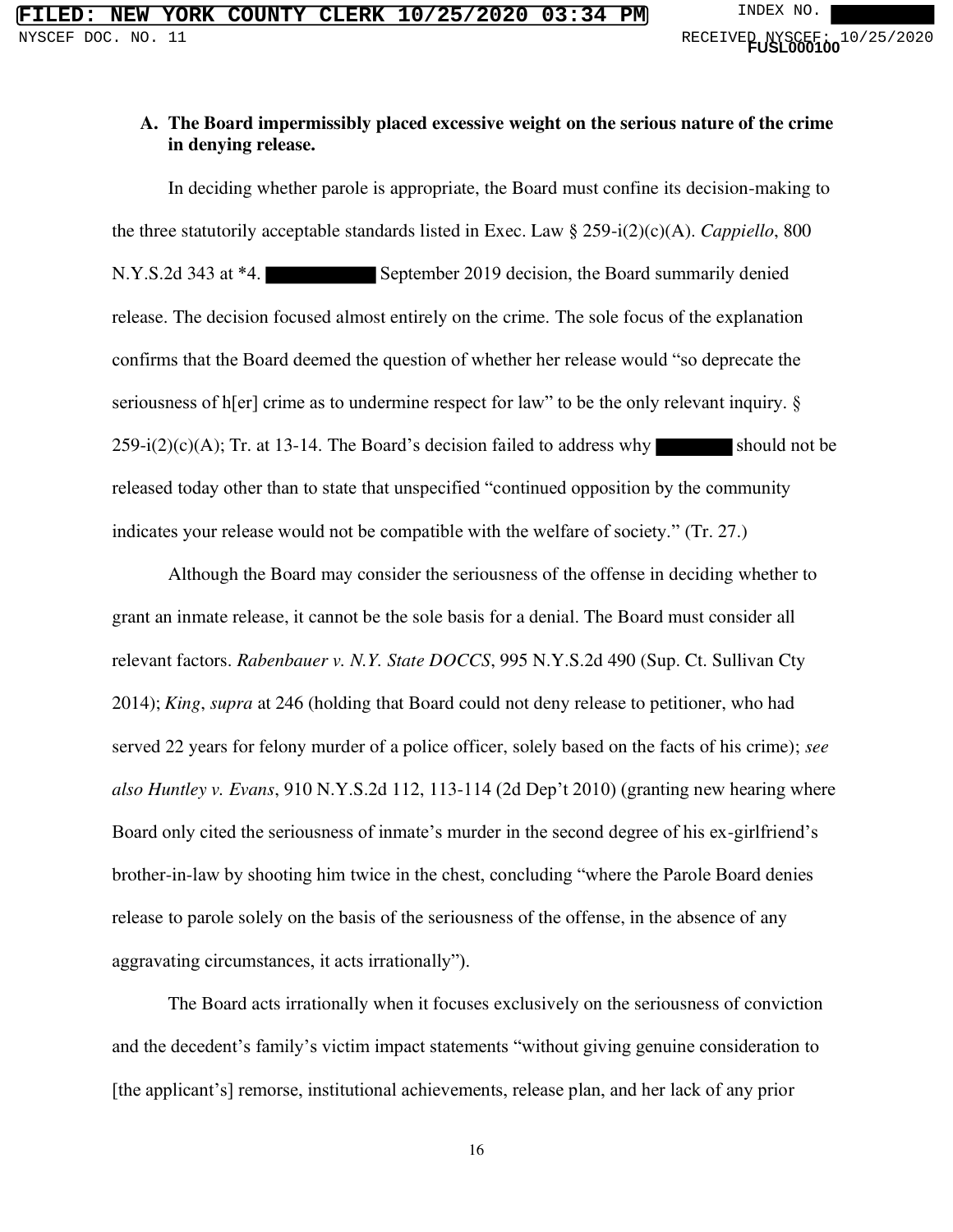violent criminal history." *Rossakis v. N.Y. State Bd of Parole*, 146 A.D.3d 22, 27 (1<sup>st</sup> Dept 2016).

In denying parole, the Board unlawfully relied exclusively on the seriousness of her

crime to irrationally conclude:

The continued opposition by the community indicates your release would not be compatible with the welfare of society. Further, your release would trivialize the tragic loss of a toddler's life and the years of harm to the community and would therefore deprecate the serious nature [of] this crime as to undermine respect for the law.

(Tr. 27.) In arriving at this conclusion, the Board entirely ignored consistent and repeated acceptance of responsibility, as evidenced by answers to every question about the offense during four parole interviews and the letters she wrote both to the Board and to **parents**, through the Apology Bank.<sup>25</sup> The facts of the crime will not, and can do nothing to make them, change.

 Instead of considering the statutory factors, the panel repeatedly characterized the seriousness of the crime by relying on the jury verdict and statements made at sentencing to justify its decision to deny release. The decision followed the pattern established by the panel during the interview. Neither commissioner asked any meaningful questions about her "institutional record, program goals and accomplishments, academic achievements,<sup>26</sup> vocational education, training or work assignments, or therapy and interactions with staff and inmates" as the statute requires. Had they done so, they would have learned of **remarkable accomplishments**, including her academic

<sup>&</sup>lt;sup>25</sup> Commissioner oddly asked why had written the apology letter (Tr. 11). This process is governed by DOCCS Directive 0510 and provides a mechanism for incarcerated individuals to communicate accountability, genuine remorse and acknowledge the pain caused by their criminal actions. <sup>26</sup> Commissioner did ascertain that had a high school diploma when she entered prison and noted that she has earned a B.A. in Sociology. He asked one question about why she thought that was important and later asked why she had provided letters from professors. (Tr. 13, 14.)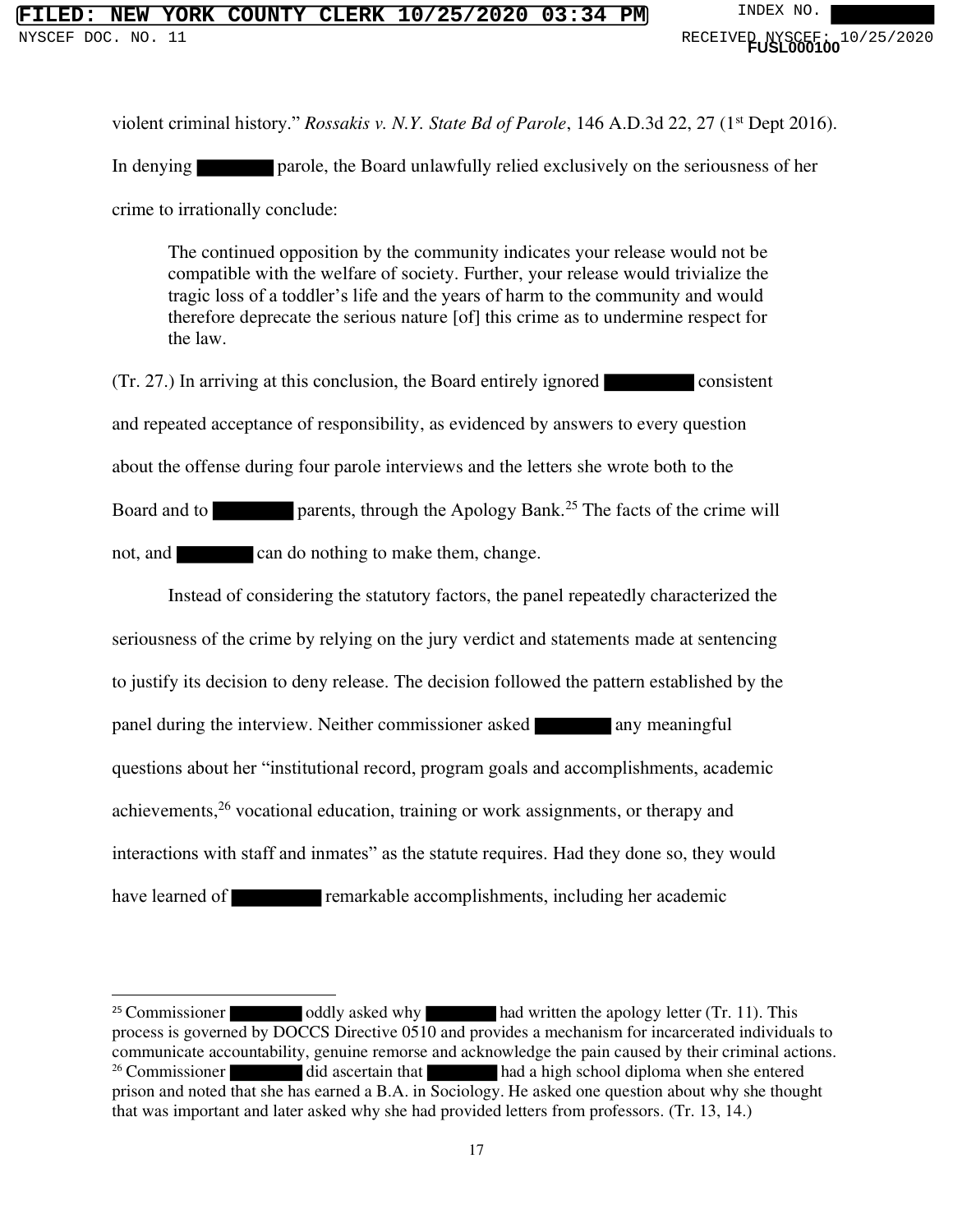# **FILED: NEW YORK COUNTY CLERK 10/25/2020 03:34 PM** INDEX NO.

achievements, and her impressive transformation from the person who committed that tragic crime to the person who sat before them.

As explained in her parole packet, has become a mentor to struggling classmates and a leader among her peers. She has been repeatedly singled out for leadership positions, serving as a program aide and administrative clerk, among other positions.<sup>27</sup> In the words of the former Administrative Assistant to Bedford's college program, "positive attitude made her one of the staff members to whom the inmates could go with confidence, knowing all questions and concerns would be received without judgement."<sup>28</sup>

While the seriousness of the crime is undoubtedly a relevant factor, it cannot be the sole consideration. This is particularly true in cases like , where the relevance of the crime is outweighed by the many other applicable factors favoring release. When, as here, the Board single-mindedly considers the seriousness of the crime, "there is a strong indication that the denial of petitioner's application was a foregone conclusion." *King*, 598 N.Y.S.2d at 250-251.

### **B. The Board failed to meaningfully consider the other required statutory factors, all of which weigh in favor of release on parole.**

As delineated in Exec. Law § 259-i(2)(c)(A), the Board is required to consider a number of statutory factors in deciding whether to grant release. As applied to these include an inmate's institutional record, program accomplishments, academic achievements, vocational and work experiences, therapy and interactions with staff and inmates, and release plans. After the legislature amended §259-c in 2011, the Board must also consider an inmate's COMPAS Risk Assessment. 9 NYCRR 8002.2.

<sup>&</sup>lt;sup>27</sup> *See* Parole Packet Exhibit 6, Employment and Disciplinary History, at 2, 5-8.<br><sup>28</sup> *See* Parole Packet Exhibit 68, Letter from the Board of Parole Packet Exhibit 68, Letter from to the Board of Parole dated April 20, 2019, at 1.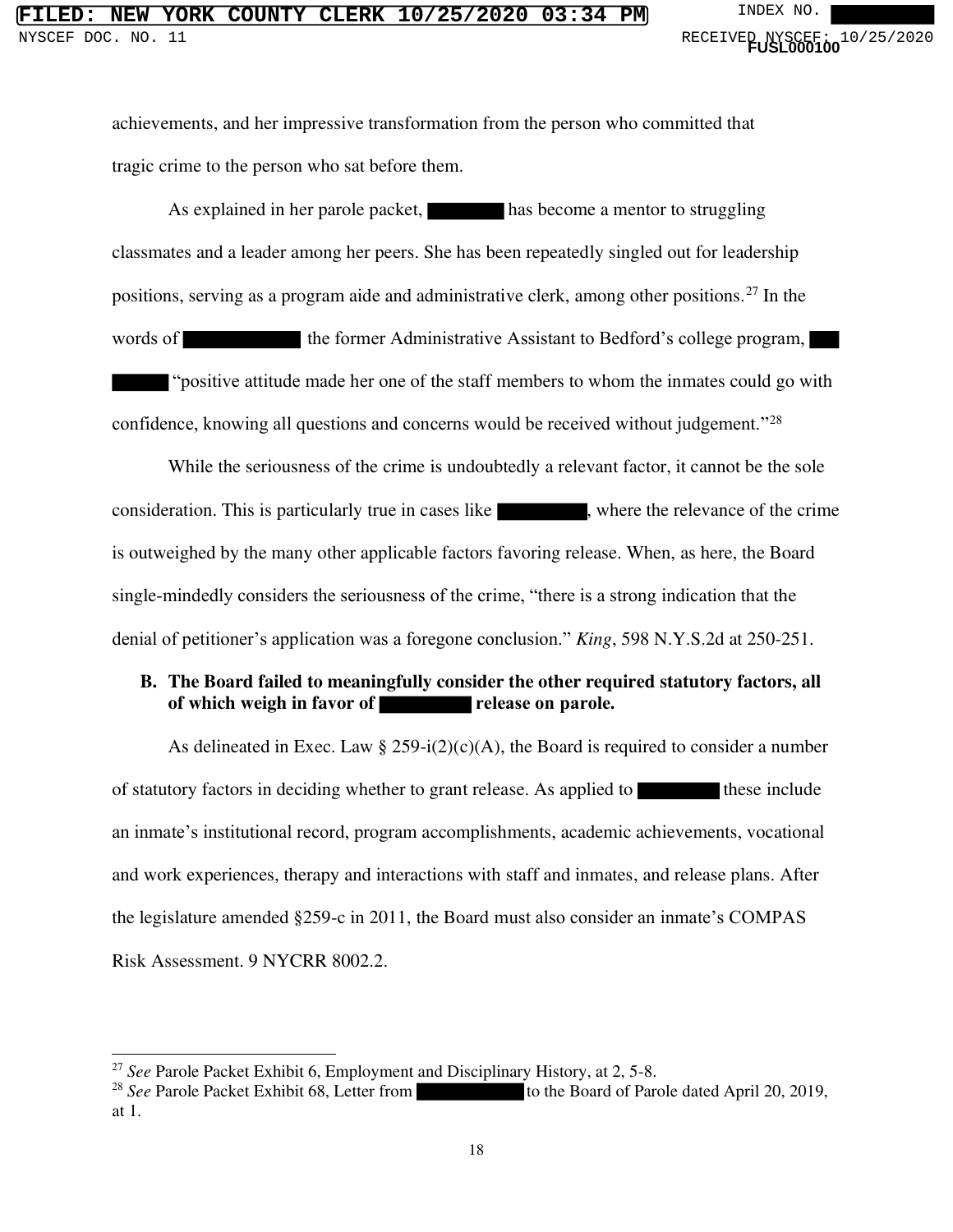provided the Board with an extensive packet that provided documented evidence that all these factors weigh strongly in her favor. Not only has she excelled in her own studies, she has become a role model for others and has contributed to the community in numerous different capacities. *See supra*, at 4-7. Her institutional record is replete with program goals and accomplishments.

Having arrived in prison with only a high school diploma, quickly identified education as a primary goal. She has met and exceeded every benchmark she set, earning a B.A. in Sociology and graduating at the top of her class. But she has not stopped. A former Superintendent at Bedford Hills Correctional Facility, her professors and college administrators have all written of her passion and academic achievements.

has also developed other skills, and has pursued vocational as well as academic education. As editor of *The Insider*, she learned how to construct and lay out a publication. She has worked as an administrative clerk in the school, in the Children's Center, and in Chaplain Services. She has also been an IPA, and has worked in various state shops, including as an industries worker, at the sign shop and the metal painting shop. She has trained for each of these assignments.

Therapy has been another central focus of her rehabilitation. She has engaged in intensive guided reflection in order to understand the dynamics that led her to commit her crime. Through programs such as Alternatives to Violence ("AVP"), she has learned how to think critically about her actions. As a result, she has developed skills and techniques that help her to identify and exercise positive choices. As described by AVP Facilitator Margaret Lechner, she has now become a "leader and played a key role in the first AVP workshop at Taconic CF in more than 10 years." Ex. 6. Another letter available to the commissioners documented earlier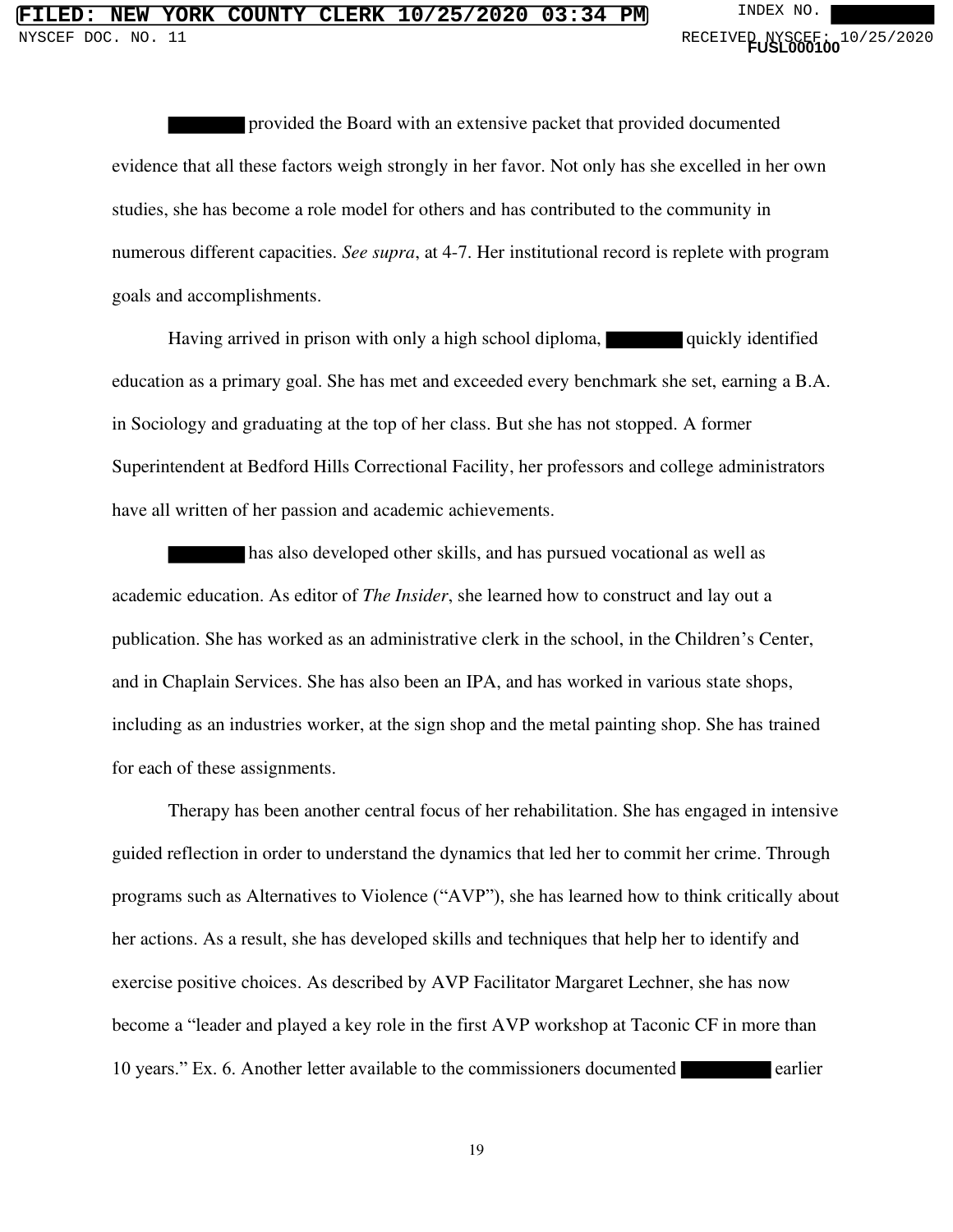# **FILED: NEW YORK COUNTY CLERK 10/25/2020 03:34 PM** INDEX NO. NYSCEF DOC. NO. 11 **And Contact Service Contact Service Contact Service Contact Service Contact Service Contact Service Contact Service Contact PUSL000100<sup>1</sup> 0<sup>1</sup>**

work at Albion Correctional Facility with the Osborne Association's Longtermers Responsibility Project. Executive Vice President Susan Gottesfeld wrote of "deep desire to engage" in this very difficult work and a strong commitment to fully understanding her behavior, her responsibility and the impact of her crime." Ex. 7. She has had consistently positive interactions with staff and inmates. For example, the Board had a Commendable Behavior Report dated May 3, 2019 from a School Teacher noted "exemplary behavior" and "strong sense of responsibility." (Ex. 8.)

Information gathered at Taconic Correctional Facility in July, 2019 and made available to the commissioners also documents the breadth and depth of  $\blacksquare$  rehabilitation.<sup>29</sup> The Board's disregard of the statutory factors, particularly in light of the wealth of information presented to the Board that supported fitness for release under these criteria, demonstrates that its decision lacked a rational basis.

Although "parole is not to be granted merely as a reward for petitioner's positive conduct and rehabilitative achievements while incarcerated, these factors are to be considered." *Coaxum v. N.Y. State Bd. of Parole*, 827 N.Y.S.2d 489, 492 (Sup. Ct. 2006) (holding that Board abused its discretion by giving no weight to factors other than the heinous nature of crime, i.e. murder in the second degree and robbery in the first degree). Most importantly, mere "passing mention" of an inmate's accomplishments or institutional record cannot remedy or disguise an otherwise arbitrary denial that is based solely on the severity of the crime. *Morris v. N.Y. State Dept. of Corrections and Community Supervision*, 963 N.Y.S.2d 852, 855 (finding that Board's denial was arbitrary and capricious despite its "conclusory statement" that required factors had been considered where it only actually took into account petitioner's crime of fraud). "Actual

<sup>&</sup>lt;sup>29</sup> For example, Taconic printed eight pages of Program Assignments that document a wide array of employment, training and education placements.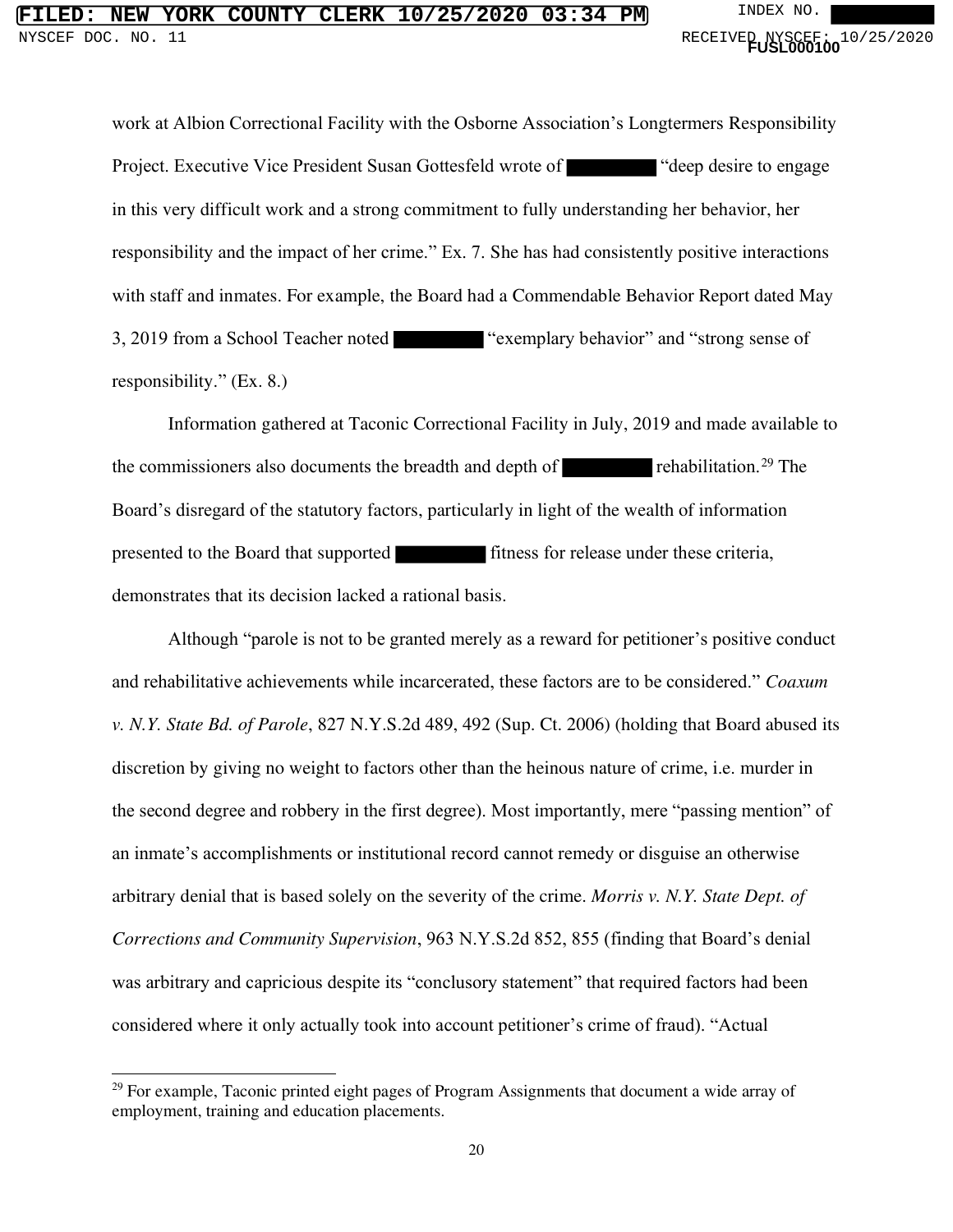## **FIORK COUNTY CLERK 10/25/2020 03:34 PM** INDEX NO.

consideration" of required statutory factors "means more than just acknowledging that evidence of them was before the Board." *Coaxum*, 827 N.Y.S.2d at 492.

After stating the bare facts of the crime, the panel decision summarily stated that it had considered:

your rehabilitation, including your completion of all recommended programs, your IPA training and your work as an administrative clerk and clean disciplinary record. We have reviewed your case plan and your risk and needs assessment which indicates your overall low risk and needs.

It then stated that it had "considered your extensive packet that was put together with Morningside Heights Legal Services" and, without identifying any of its contents but simply noting "your personal growth and productive use of time after 24 years in prison," stated that "discretionary release shall not be granted merely as a reward for good conduct of efficient performance of duties." (Tr. 26.) The Board did not fulfill its statutory obligation with this perfunctory characterization of **remarkable** and transformative rehabilitation, as documented by her extensive parole packet.

## **C. The Board improperly relied on purported community opposition that it failed to identify or disclose to**

The Board has taken the position that it is entitled to rely on letters in opposition to a parole application and has admitted that its refusal to provide an applicant with access to any of those letters in connection with her administrative appeal is improper. *Clark v. N.Y. State Bd of Parole*, 166 A.D.3d 531 (1st Dep't 2018). However, here, the panel relied on "community opposition" to justify its decision that releasing would not be compatible with the welfare of society and would deprecate the seriousness of the underlying crime as to undermine respect for the law (Tr. 26) and did not produce or identify the nature of that opposition. If the Board had no evidence of such opposition,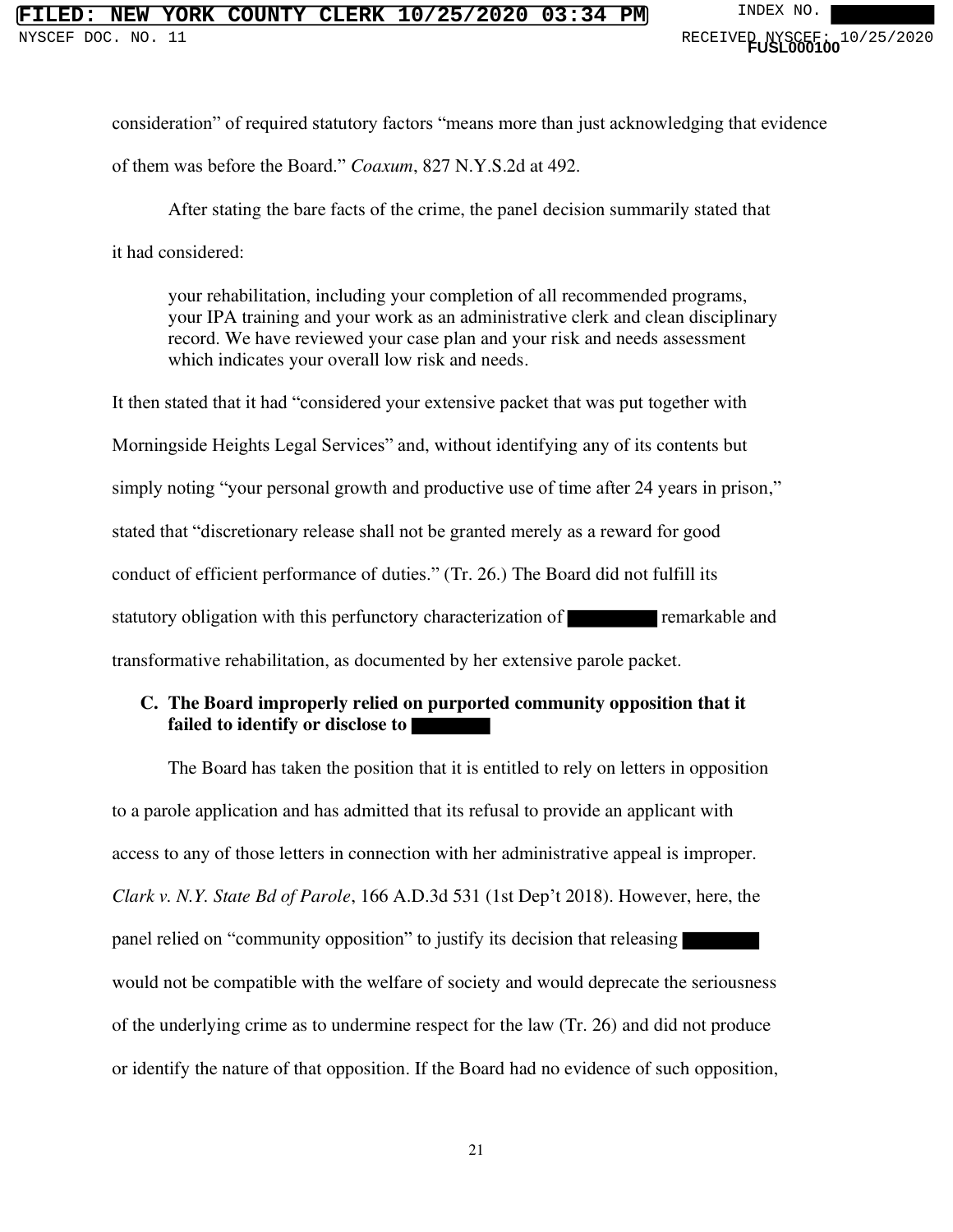its decision was arbitrary and capricious. If it had such evidence and improperly refused to provide access to it, the Board violated her right to due process of law.

When "the Parole Board expressly relie<sup>[s]</sup> on the opposition to justify its departure from petitioner's low COMPAS scores and support its finding that petitioner's release at this time would not be compatible with the welfare of society, [a] Court cannot presume that the Board acted properly in accordance with the statutory requirements without the complete administrative record, which includes the opposition." *Garofolo v. N.Y. State. Bd. of Parole*, Index No. 900093/19, pp. 5-6 (Sup.Ct. Albany Cty., July 8, 2019)(ordering *de novo* parole release hearing and review before a panel of the Board consisting of members who were not involved with challenged interview or prior interviews of petitioner), attached as Ex. 9.

Moreover, although the term "community opposition" appears in many Board decisions and interview transcripts, the Legislature did not include it in the list of specific factors to be considered in making a parole release decision, such as the views of a crime victim. Exec. Law § 259-i(2)(c)(A). The Board is required to consider views of the "crime victim" or the "victim's representative," but only when the victim is "deceased or is mentally or physically unable." Exec. Law  $\S 259-i(2)(c)(A)(2)(5)$ . The legislature also narrowly defined a "victim's representative" as "the crime victim's closest surviving relative, the committee or guardian of such person, or the legal representative of any such person." The term "community" or "community opposition" does not appear in the statutory list, thereby creating an irrefutable inference that it was intentionally excluded. *Mayfield v. Evans*, 93 A.D.3d 98, 106 (1st Dep't 2012) ("An enumerated list warrants an irrefutable inference that omitted items were intentionally excluded.").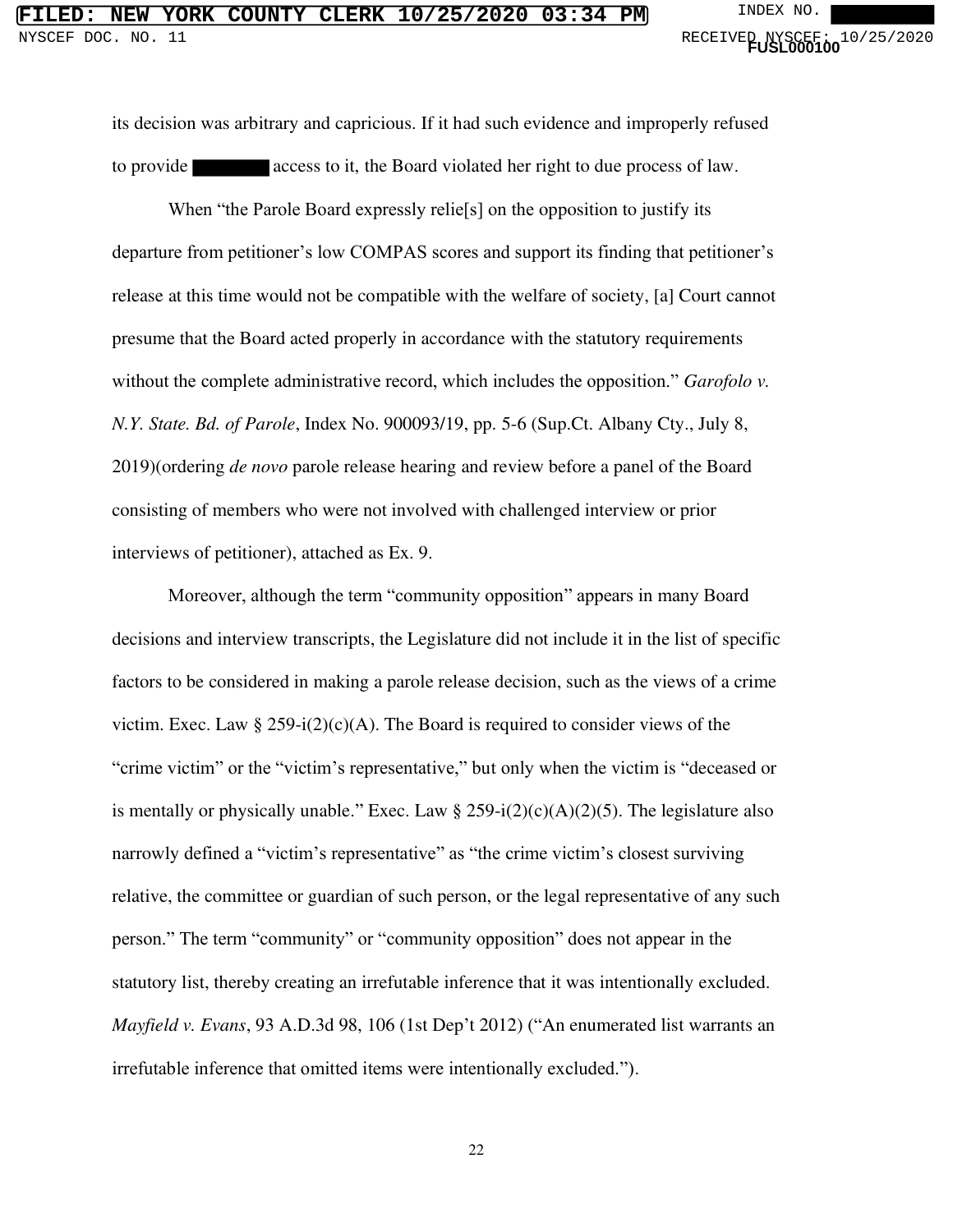In any event, the Board appears to have extended a much broader interpretation to the phrase "community opposition" than the Legislature accorded to crime victims those most directly affected by the conduct.<sup>30</sup> For example, documents characterized as "community opposition" and reviewed in the context of a contempt proceeding included "several out of state letters and 46 letters with 'identical "boilerplate" opposition language.'" *Ruzas v. N.Y. State Bd of Parole, et al*,*.* Index No. 1456/2016 (Sup. Ct. Dutchess Cty. 2017) (ordering *de novo* hearing and ordering Commissioners who conducted that hearing not to utilize, review, or consider any submissions by third parties not specified in Executive Law § 259-i).

The Board should grant request for a *de novo* interview and provide any evidence of community opposition in advance of that interview.

### **III. THE PANEL FAILED TO PROVIDE INDIVIDUALIZED REASONS FOR ITS DECISION, AS EXECUTIVE LAW AND GOVERNING REGULATIONS REQUIRE**

### **A. The Panel Failed to Provide Individualized Reasons for Its Decision as the Executive Law Requires.**

Where the Board denies parole, the "[r]easons for the denial . . . shall be given in detail, and shall, in factually detailed and non-conclusory terms, address how the applicable parole decision-making principles and factors listed in 8002.2 were considered in the individual's case." § 8002.3(b); *see also* Exec. Law. § 259.i(2)(a). Where a panel merely lists an applicant's selected achievements without explaining why they do not justify granting parole, that decision violates the Executive Law and the Regulations.

<sup>&</sup>lt;sup>30</sup> DOCCS provides a fillable electronic form that allows anyone who resides in any of the 50 states to file an opposition to an applicant's release. *See* https://doccs.ny.gov/office-victim-assistance#letters-in-oppositionor-support-of-release.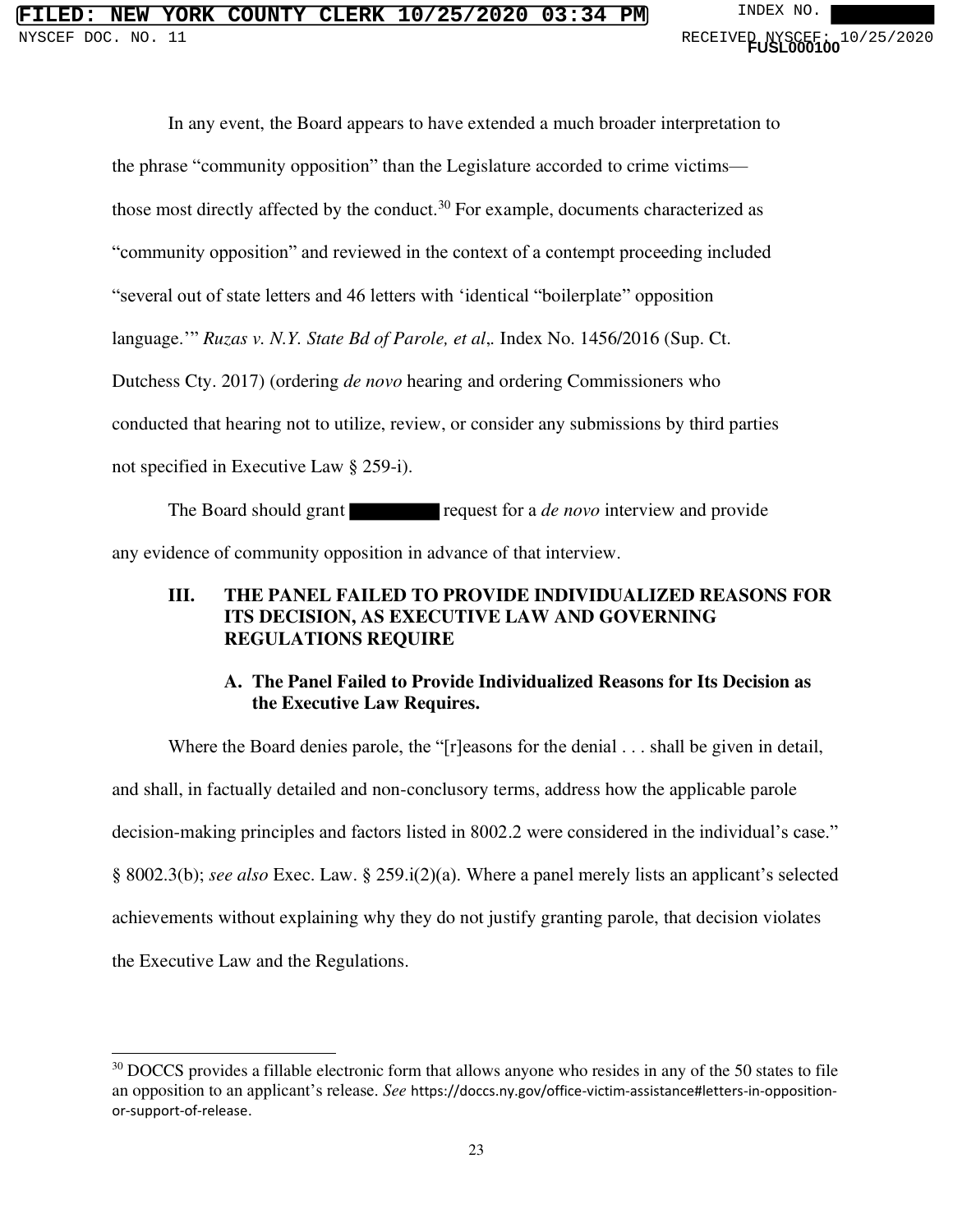## **NEW YORK COUNTY CLERK 10/25/2020 03:34 PM** INDEX NO. NYSCEF DOC. NO. 11 **And Contact Service Contact Service Contact Service Contact Service Contact Service Contact Service Contact Service Contact PUSL000100<sup>1</sup> 0<sup>1</sup>**

Here, the Board essentially parrots the language of the Executive Law, adding only selected details of the crime on which it based its decision. That is insufficient. *See Rossakis*, 149 A.D.3d at 28; *Evans v. Ramirez*, 118 A.D.3d 701 (2d Dep't 2014); *Platten v. N.Y. State Bd of Parole*, 47 Misc. 3d 1059 (Sup. Ct. Sullivan Cty. 2015) (vacating and remanding decision where decision lacked specificity beyond reciting facts of the crime and "reads more or less like the decision from Petitioner's previous parole denials"); *Stokes v. Stanford*, 43 Misc. 3d 1231(A) (Sup. Ct. Albany Cty. 2014) (vacating and remanding parole denial where the Board merely "parrots the applicable statutory language [and] does not even attempt to explain the disconnect between its conclusion and petitioner's rehabilitation efforts and his low risk scores").

## **B. The Panel Violated Its Own Regulations When it Failed to Explain Its Departure from 's Perfect COMPAS Scores.**

 The Regulations describe the detailed explanation that the Executive Law requires. They command: "If a Board determination, denying release, departs from the Department Risk and Needs Assessment's scores, the Board *shall specify* any scale within the Department Risk and Needs Assessment from which it departed and *provide an individualized reason for such departure*." 9 NYCRR § 8002.2(a)(emphasis added); *see also*, *Comfort*, Index No. 1145/2018 (Sup. Ct. Dutchess Cty. Dec. 21, 2018).

During **particle** parole interview, after reciting the details of the underlying offense for 15 pages of the transcript, Commissioner tersely mentioned her excellent

COMPAS Risk Assessment:

I have your COMPAS risk assessment. We do use the COMPAS as a tool to see what your needs might be out in the community if you were released. Your scores are all low. I'm [sic] not having any needs out in the community, so that's a positive document.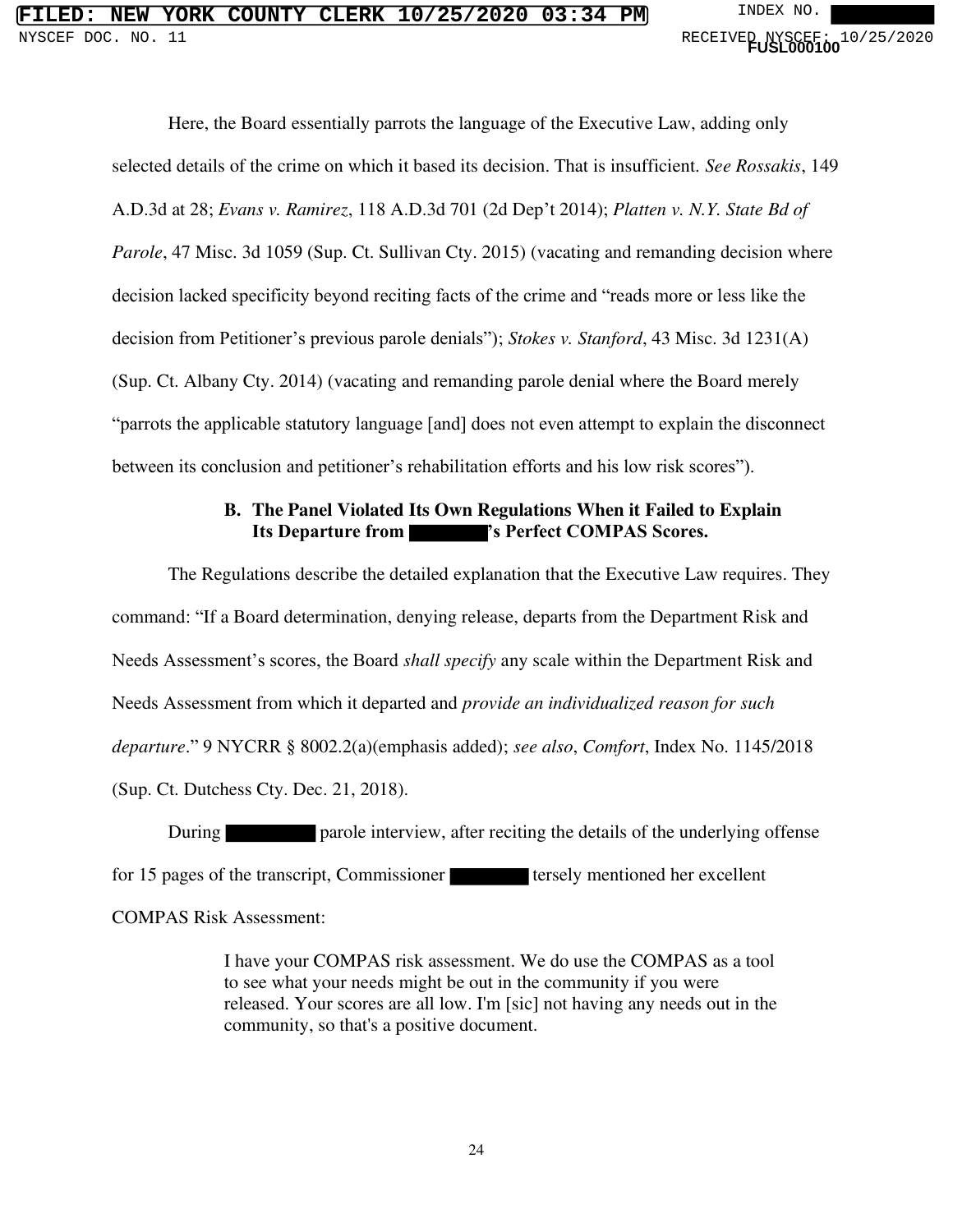## **NEW YORK COUNTY CLERK 10/25/2020 03:34 PM** INDEX NO

In addition to assessing needs following release, the COMPAS assesses risk of reoffending.

Neither commissioner asked a single question about that assessment or ever mentioned that

was assessed to pose the *lowest possible risk of recidivism*.

In its decision, the panel acknowledged that it was departing from the COMPAS but did not explain "how the applicable parole decision-making principles and factors listed in 8002.2 were considered in **Figure** 1's case," as § 8002.3(b) requires. Instead, it relied on historical descriptions of the crime:

> The panel departs from the low COMPAS risk scores, as the jury's verdict and judge's comment point to the vulnerability of the young victim who was punched and stomped resulting in severing his small intestine. The fact that you never disclosed your actions or sought medical attention was cruel and heartless.

(Tr. 27.) This purported explanation does not, as the regulations require, "specify any scale within the Department Risk and Needs Assessment from which [the Board] departed and provide an individualized reason for such departure." Rather, the Board merely reiterated facts of the offense that provided and has been confronted with repeatedly for 24 years. These cryptic references do not elucidate the panel's evaluation, flout the "forward looking" paradigm of the 2011 statutory amendments and leave without any guidance about how she might improve her chances of parole.

This cursory and conclusory decision to deny release, where the Board had before it an analysis conducted by its own Department concluding that there *was not* a reasonable probability that she would reoffend, is inherently arbitrary and capricious.